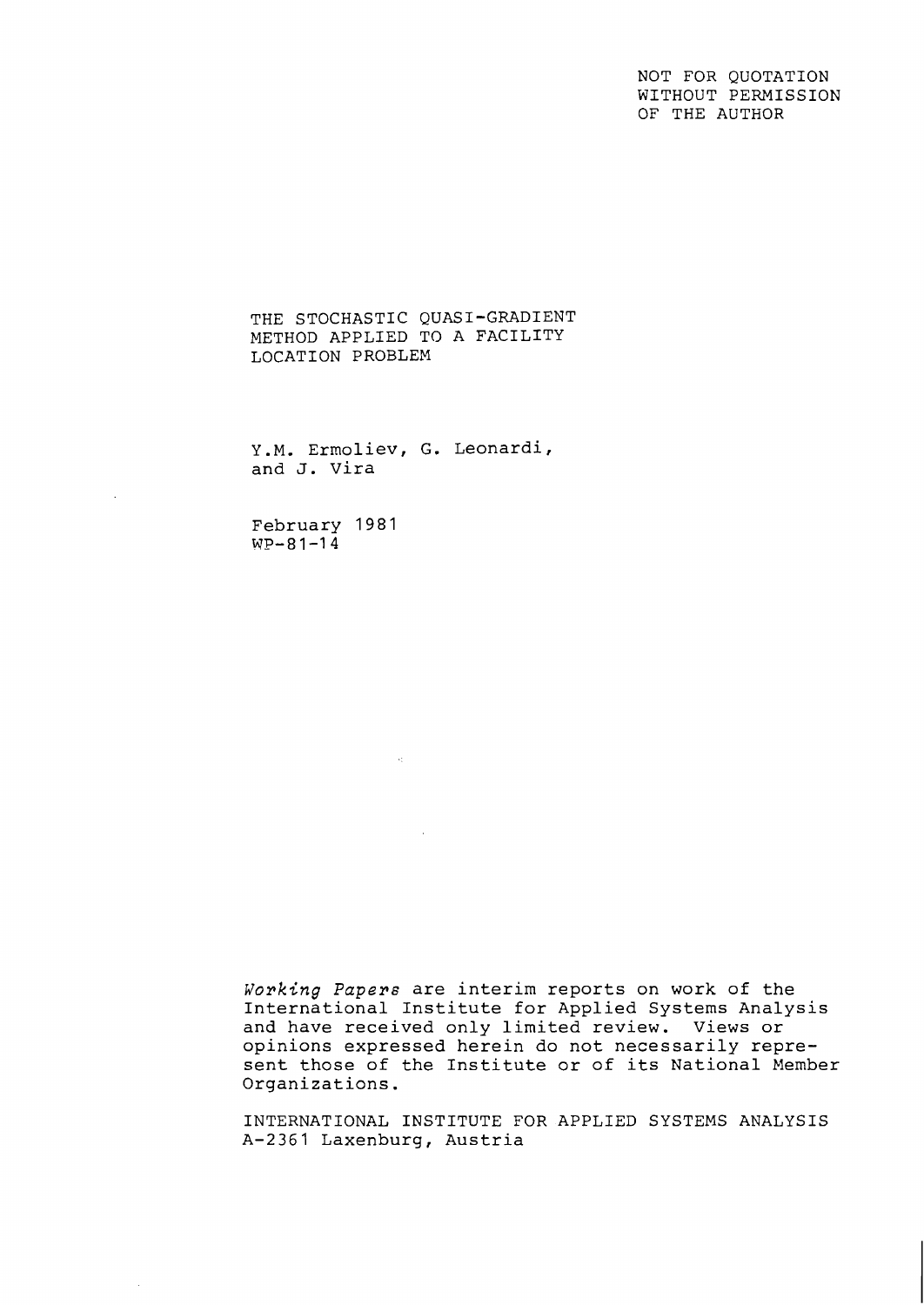THE AUTHORS

Dr. Giorgio Leonardi has been at IIASA since October 1979 on leave from the Polytechnical Institute of Turin, Italy. He has previously been a researcher at the Italian Association for Housing Research (AIRE) and a consultant on urban and regional planning for the Regional Authority of Piemonte.

Prof. Yuri Ermoliev has been at IIASA since December 1979 on leave from the Institute of Cybernetics of Kiev, USSR. He was previously head of the Department of Mathematical Methods of Operation Research at the Institute of Cybernetics.

Juhani E. Vira was a participant in the young scientists summer program at IIASA in 1980. He came from the Technical Research Centre of Finland where he is a research scientist in the Nuclear Engineering Laboratory.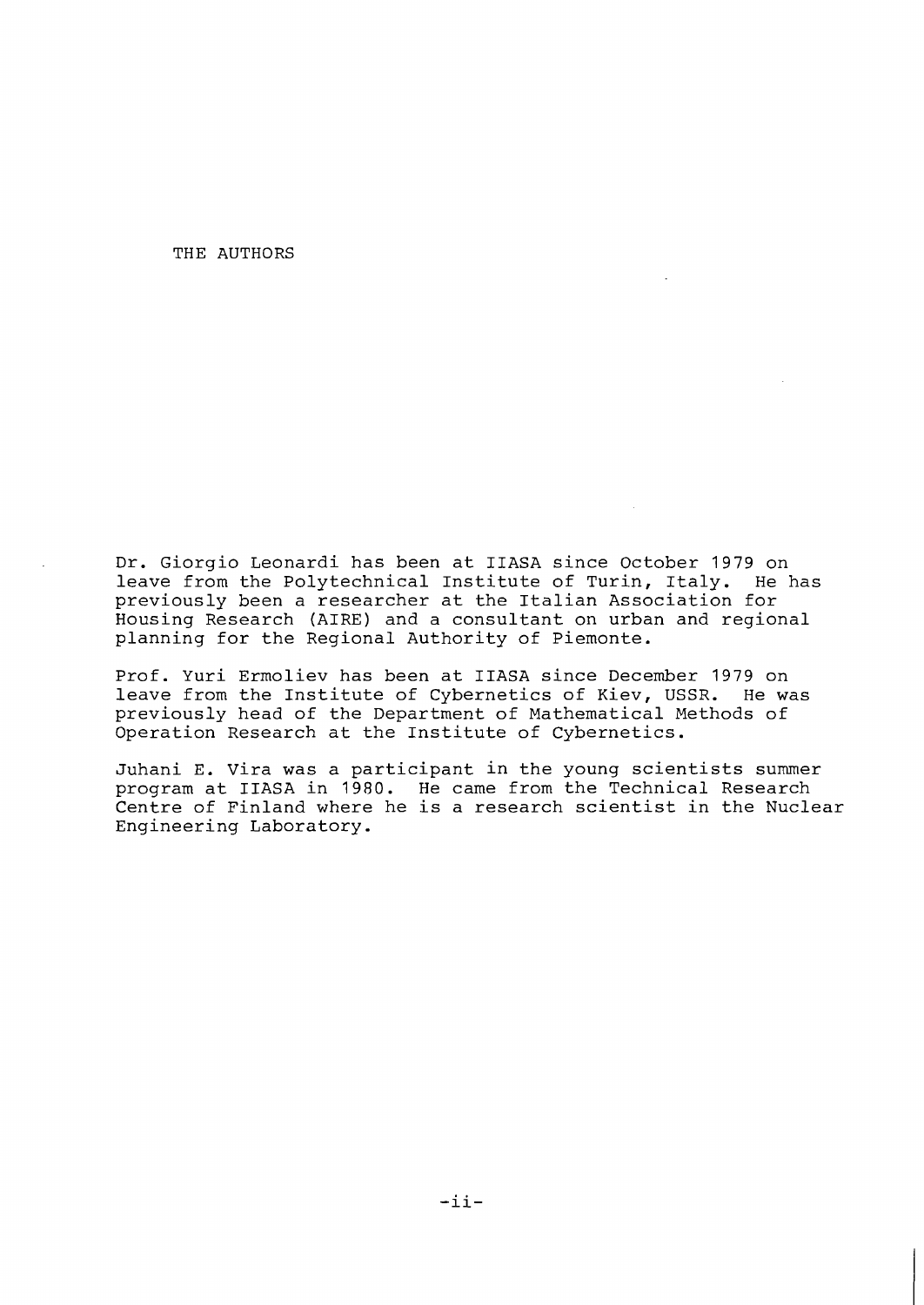FOREWORD

The public provision of urban facilities and services often takes the form of a few central supply points serving a large number of spatially dispersed demand points: for example, hospitals, schools, libraries, and emergency services such as fire and police. A fundamental characteristic of such systems<br>is the spatial separation between suppliers and consumers. No is the spatial separation between suppliers and consumers. market signals exist to identify efficient and inefficient geographical arrangements, thus the location problem is one that arises in both East and West, in planned and in market economies.

This problem is being studied at IIASA by the Public Facility Location Task which started in 1979. The expected results of this Task are a comprehensive state-of-the-art survey of current theories and applications, an established network of international contacts among scholars and institutions in different countries, a framework for comparison, unification, and generalization of existing approaches, as well as the formulation of new problems and approaches in the field of optimal location theory.

This paper is an outcome of an interaction between the Human Settlements and Services Area and the Systems and Decision Sciences Area. Its main aim is to test several numerical procedures for solving a class of stochastic programming problems<br>using data on high school location in Turin, Italy. It is a using data on high school location in Turin, Italy. sequel to an earlier theoretical working paper (WP-80-176) on the same subject.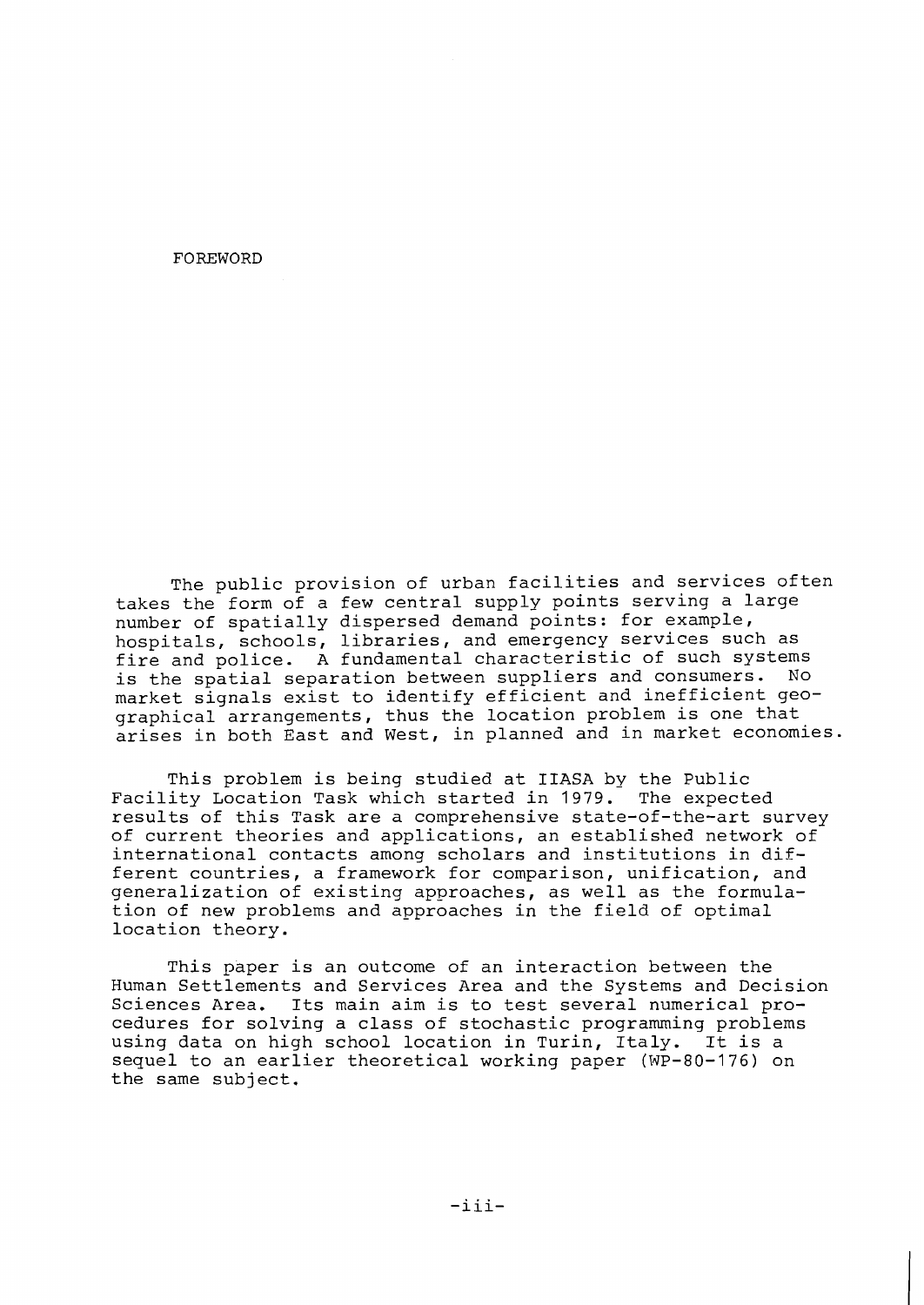Although the test problem is highly simplified, the results obtained encourage the development of further generalizations that can better exploit the potential use of this stochastic programming method.

A list of related IIASA publications appears at the end of this paper.

Andrzej P. Wierzbicki Chairman System and Decision Sciences Area

Andrei Rogers Chairman Human Settlements and Services Area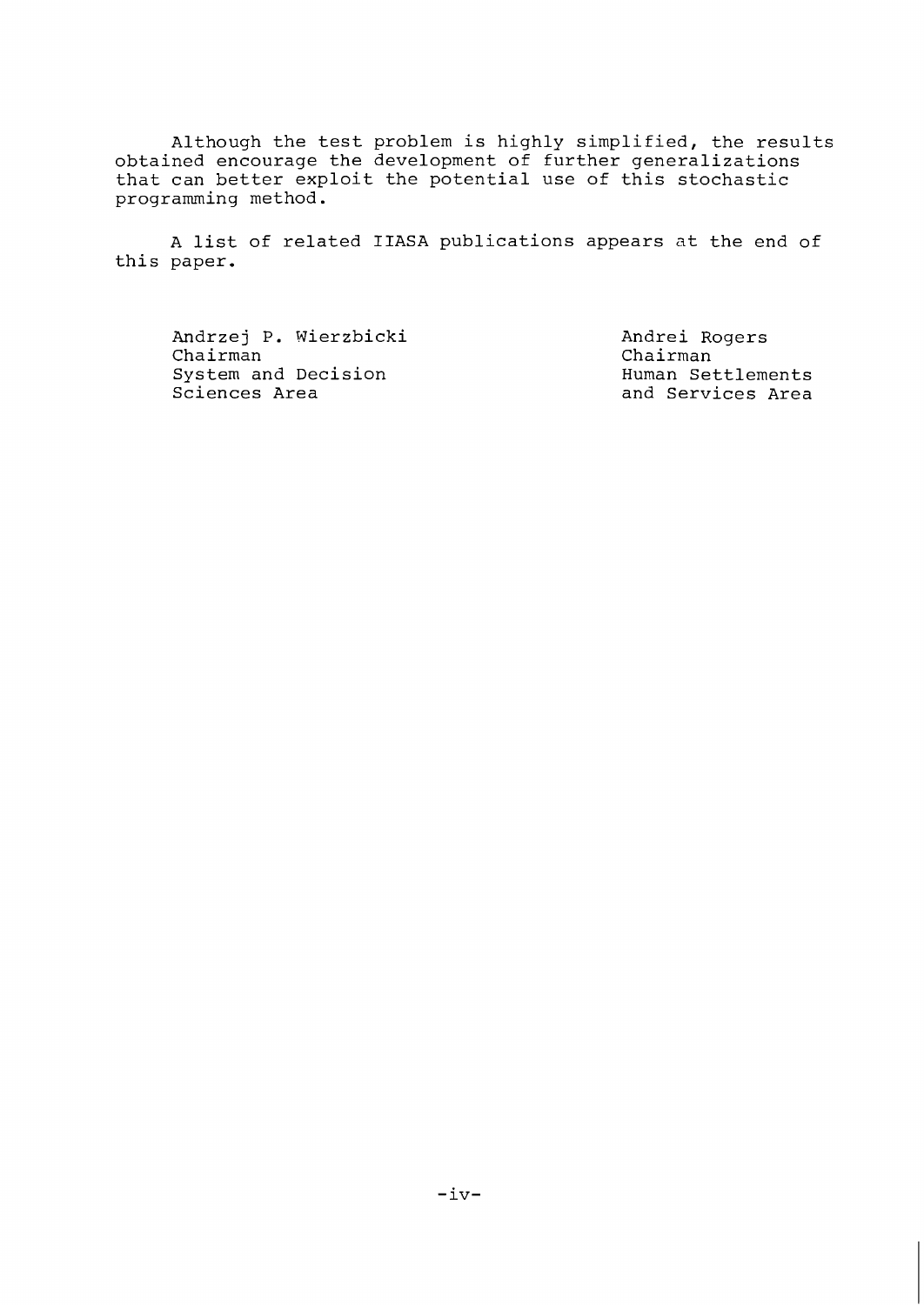## ABSTRACT

This paper explores the computational aspects of using the stochastic quasi-gradient method (SQG) to solve some facility location problems. The problems addressed belong to a general class of resource allocation problems with random demand. An algorithm is first developed for the simplest formulation, where a convex objective function is minimized, and results are shown for the location of high schools in Turin, Italy.

Fixed charges are then introduced in the objective function, giving rise to a non-convex problem possessing many local minima, and some numerical results for the same case study are reported.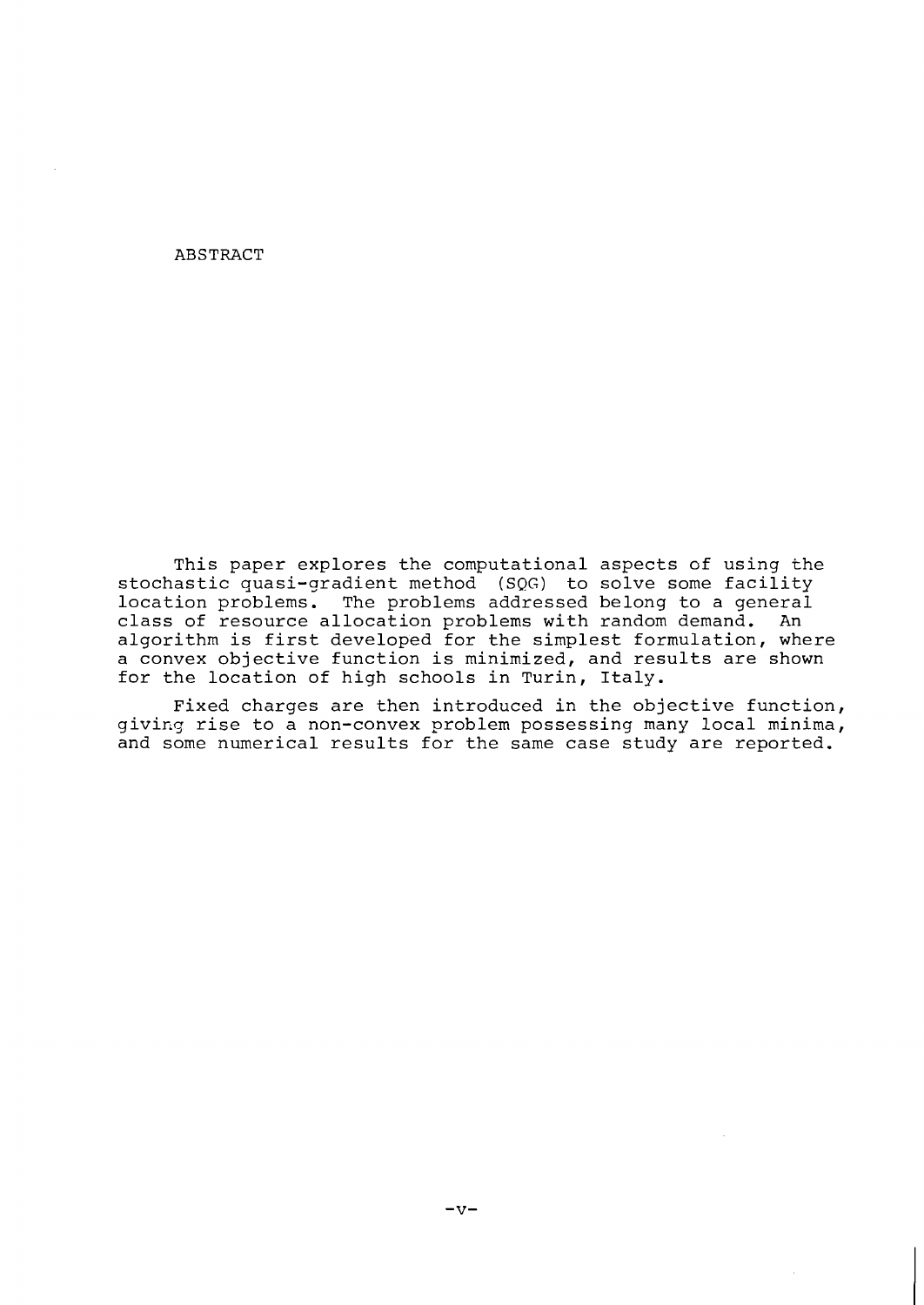## CONTENTS

1. INTRODUCTION, 1

- 2. PROBLEM FORMULATION, 2
- 3. STOCHASTIC MINIMIZATION, 4

4. PRACTICAL COMPUTATIONS, 5

4.1 Basic Computation Procedure, 5

4.2 Speeding up the Convergence, 9

5. CASE STUDY, 12

6. A NON-CONVEX OBJECTIVE FUNCTION, 18

7. CONCLUDING REMARKS, 24

APPENDIX A, 26

APPENDIX B, 30

REFERENCES, 31

 $\bar{\gamma}$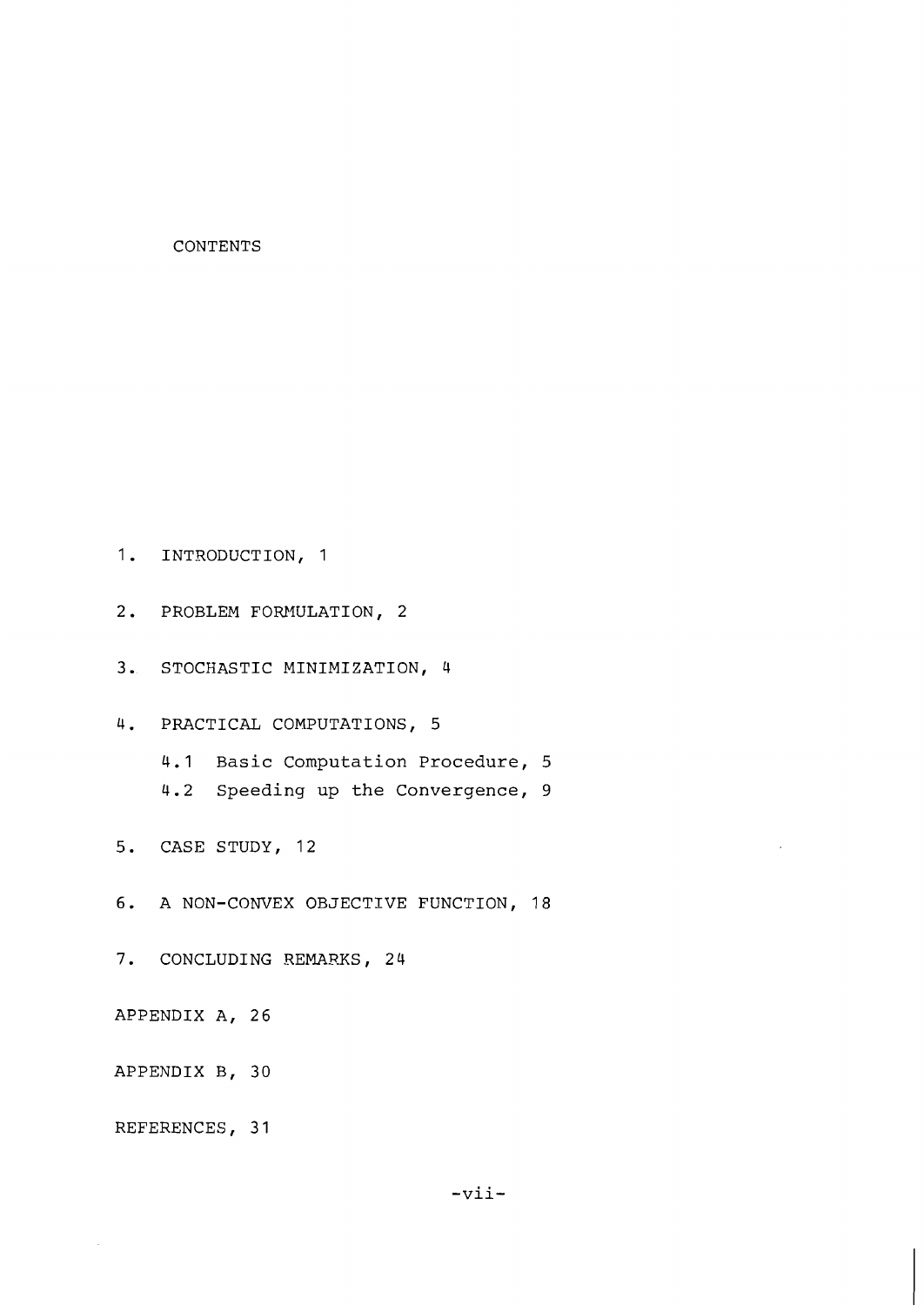THE STOCHASTIC QUASI-GRADIENT METHOD APPLIED TO A FACILITY LOCATION PROBLEM

Y.M. Ermoliev, G. Leonardi, and J. Vira

## 1. INTRODUCTION

The data on the location of high schools have already been used as a test problem for some deterministic location techniques (Erlenkotter and Leonardi, forthcoming; and Leonardi and Bertuglia, 1981). However, it has been recognized in Ermoliev and Leonardi (1980) that more realism is captured when random features are introduced. Among the possible types of randomness considered, uncertainty in the customers choice behavior is of special interest. When assignment of customers to facilities is not normatively predetermined, and freedom of choice is allowed, then the number of customers attracted to each facility may be subject to random fluctuations. The difficulty, therefore, is to find those locations and sizes for facilities that in some sense minimize the cost of such fluctuations.

This problem belongs to the following more general class of stochastic programming problems:

$$
\min \mathbf{F}(\mathbf{X}) = \mathbf{E} \mathbf{f}(\mathbf{X}, \Omega) \tag{1}
$$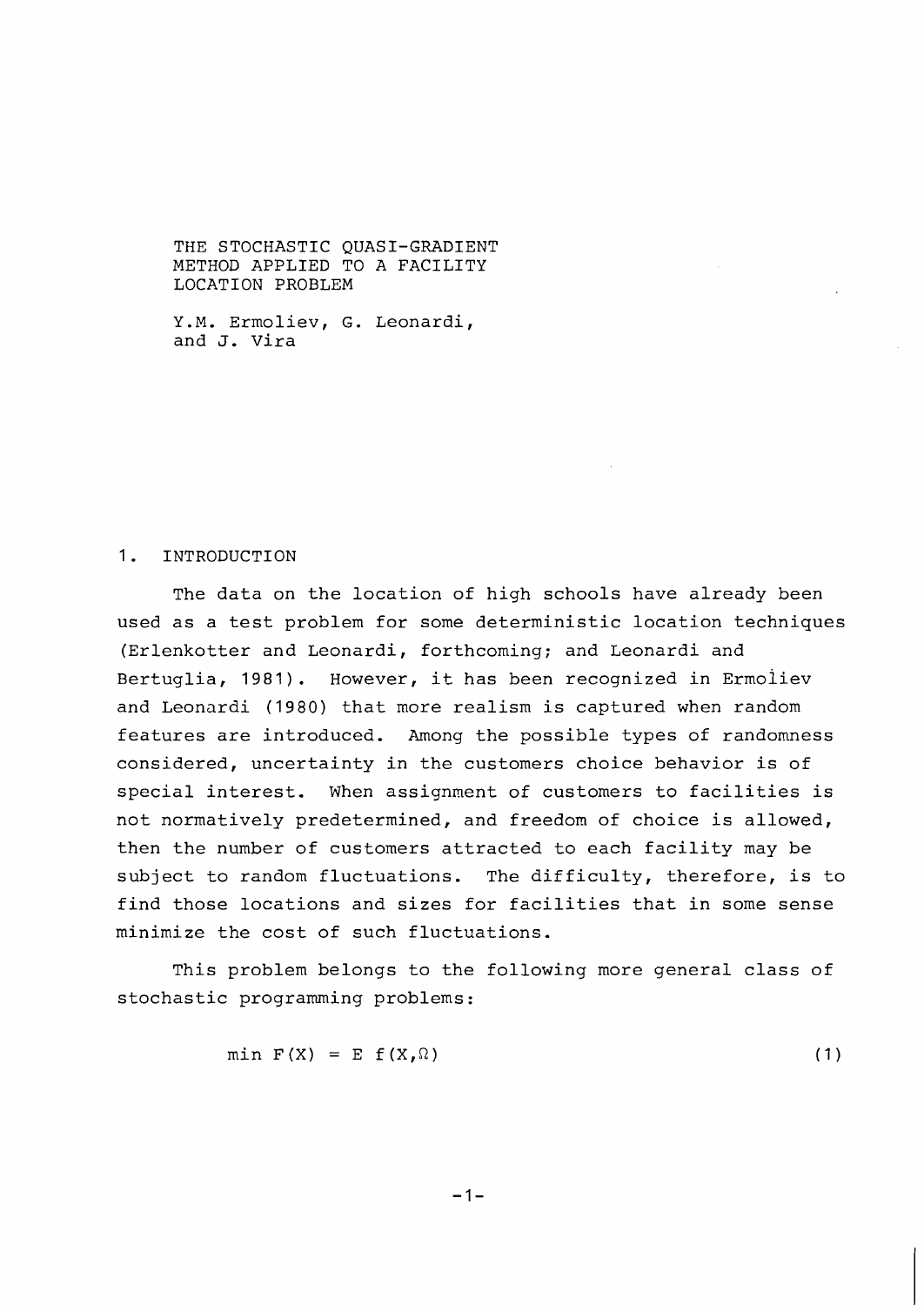subject to the constraints

$$
G_{\frac{1}{2}}(X) = E\{g_{\frac{1}{2}}(X,\Omega)\} \ge 0 \quad , \qquad i = 1,...,m \qquad (2)
$$

where E denotes the mathematical expectation, X is a vector of decirion variables,  $\Omega$  is a vector of random parameters and f  $(X, \Omega)$ ,  $g_i(X, \Omega)$ , i = 1,... m are known functions.

In this paper the computational feasibility of the so-called stochastic quasi-gradient method is discussed and applied to a special, simple form problem  $(1)-(2)$ . The procedure is based on moving iteratively to the direction determined by an estimate of the generalized gradient of the objective function. Under rather general conditions the method has been proved to converge to the solution of the stochastic programming problem.

First the computation procedure is described with emphasis on its practical applicability. At this point some methods are presented by which the computation time can often be significantly reduced. Then some practical results are presented for a stochastic test problem, which deals with optimal sizes of school facilities. Real data from Turin, Italy, have been used in the tests, and the results are compared to those obtained by other methods. Finally some minimization results are reported from tests where the objective function is not even continuous.

## 2. PROBLEM FORMULATION

A simple model of optimal resource allocation can be stated as follows (Ermoliev and Leonardi, 1980):

Find a vector X =  $(x_1, x_2, ..., x_n)$  that will minimize the function

$$
F(X) = \sum_{j=1}^{n} E\{f_j(x_j, \omega_j)\}
$$
 (3)

 $-2-$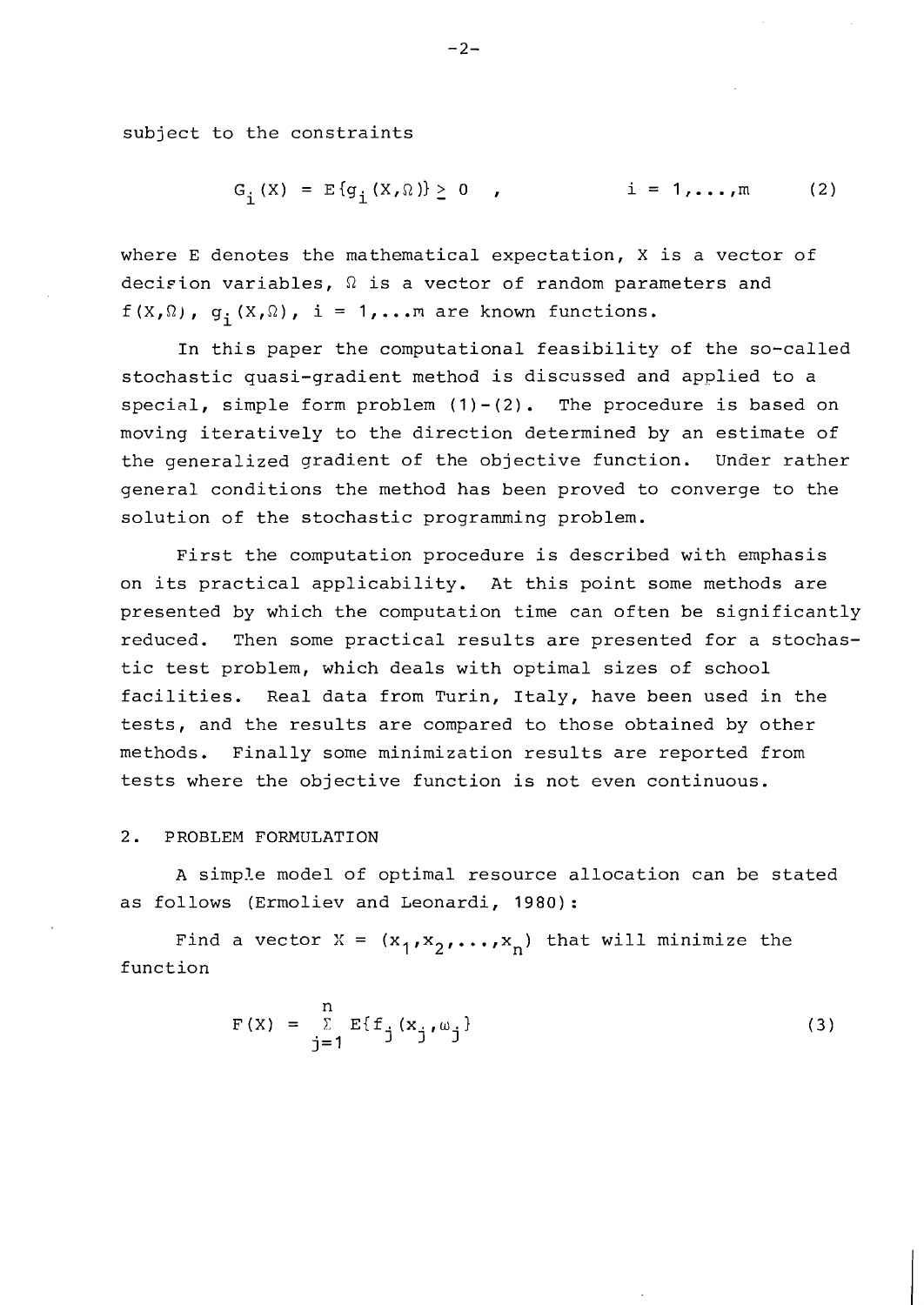in the special case

$$
F(X) = \sum_{j=1}^{n} E\{\max[\alpha_{j}(x_{j} - \omega_{j}), \beta_{j}(\omega_{j} - x_{j})]\}
$$
  

$$
j = 1,...,n
$$
 (4)

subject to some constraints  $0 \le x_j \le s_j$ .  $\Omega$  is a random vector<br>and  $\alpha_j$  and  $\beta_j$  are given nonnegative parameters. If the probability distribution function for  $\omega_{\tt_i}$  is  ${\tt H}_{\tt_i}(\omega_{\tt_i})$ , the problem is then  $j$   $\sim$   $j$ ,  $j'$ ,  $j'$ to find the minimum of

$$
F(X) = \sum_{j=1}^{n} [\alpha_{j} \int_{0}^{x_{j}} (x_{j} - \omega_{j}) dH_{j}(\omega_{j}) + \beta_{j} \int_{x_{j}}^{\infty} (\omega_{j} - x_{j}) dH_{j}(\omega_{j})]
$$
(5)

as  $0 \le x_j \le s_j$ ,  $j = 1, ..., n$ . In the special case where F(X) has continuous derivatives, the minimization of F(X) by analytical means would lead to the consideration of the partial derivatives

$$
\frac{\partial}{\partial x_1} F(X) = \alpha_j \int_0^{x_j} dH_j(\omega_j) - \beta_j \int_{x_j}^{\infty} dH_j(\omega_j)
$$
 (6)

The solution would then require the determination of  $X = (x_1, \ldots, x_n)$ , such that

$$
H_j(x_j) = \frac{\beta_j}{\alpha_j} [1 - H_j(x_j)] , \qquad j = 1,... \qquad (7)
$$

In general this equation may not be solvable by anaytical means. Usually, however, the solution can be easily approximated. In particular, if  $\alpha_j = \beta_j$ , then the problem becomes finding the medians for the distribution functions. If, however, only observations of the random vector  $\Omega$  can be made available while the distribution function itself is unknown, the solutions based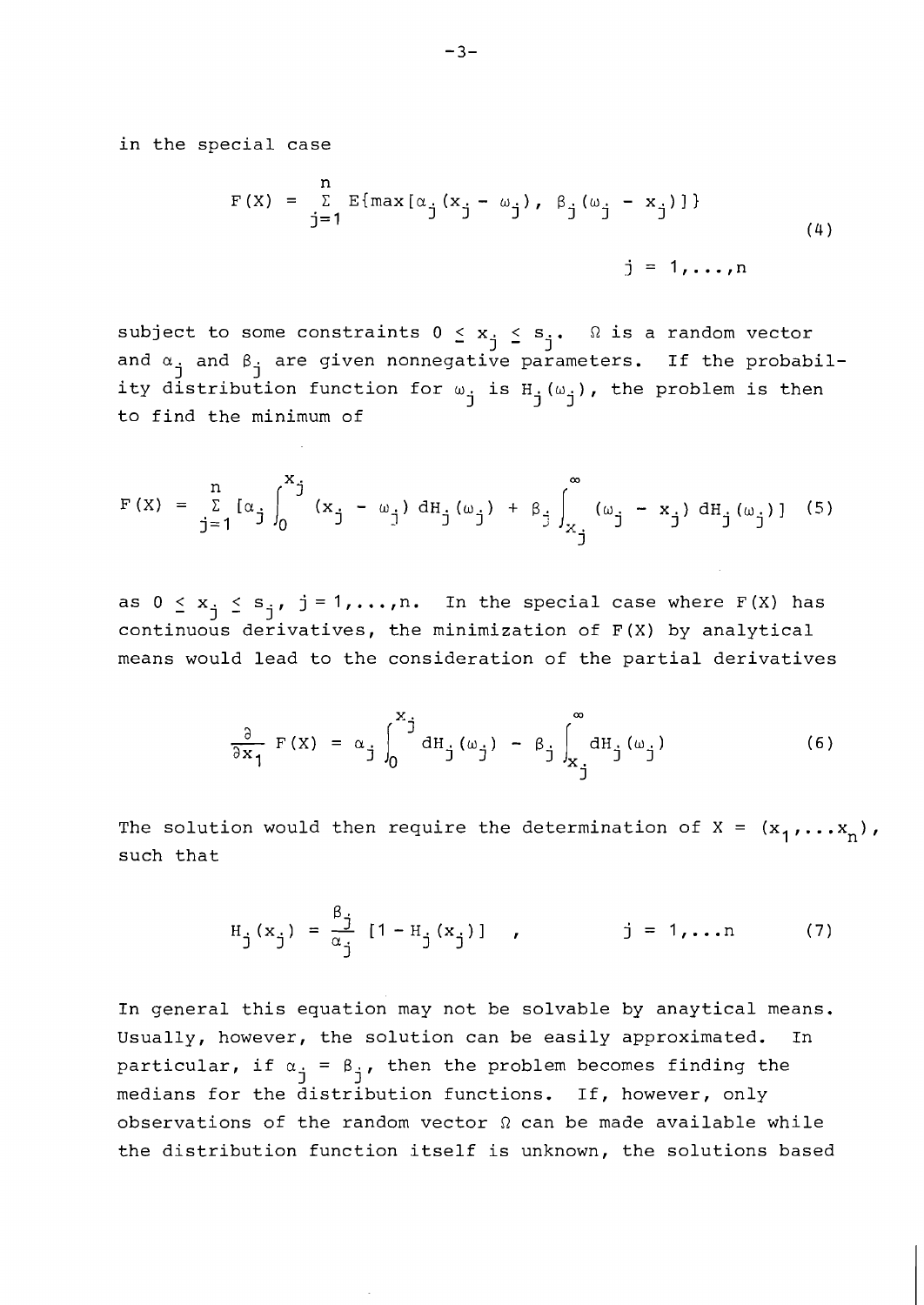on equations  $(6) - (7)$  are not feasible.

The practical problem that leads to the minimization of an equation (4) type function is common in operations research. For example it can be understood as a facility allocation problem or as a storage inventory control problem where some capacities have to meet random demand and both surpluses and deficits cause penalty costs. In this study the test problem consisted of determining the optimal size of school facilities using data from Turin, Italy. Under certain assumptions the objective function can be stated in the form of equation (4).

# **3.** STOCHASTIC MINIMIZATION

This experimental work concentrated on testing the practicability of the stochastic quasi-gradient method applied to the minimization problem outlined above. The algorithm can be presented as follows (Ermoliev, 1976 and 1978):

- (1) Choose an initial approximation  $x^0$ .
- (2) For  $s = 0, 1...$  compute successively

$$
X^{S+1} = \Pi [X^S - \rho^S H^S]
$$
 (8)

where  $H^S$  is the estimate for the generalized gradient  $\hat{F}_X^{\phantom{S}}(X^S)$  of the function  $F(X)$  at  $X^S$  such that

$$
E{HS | X0, ..., XS} = \hat{F}_X(XS)
$$
 (9)

and  $\mathbb{I}$  is the projection to the feasible set:  $\rho^{\text{S}}$  are some step multipliers.

In practice, after the initial values have been chosen, a sequence  $\Omega$ <sup>S</sup> of random deviates is generated. Each random value is then used to determine the current estimate for the generalized gradient of the test problem. In our test problem the estimates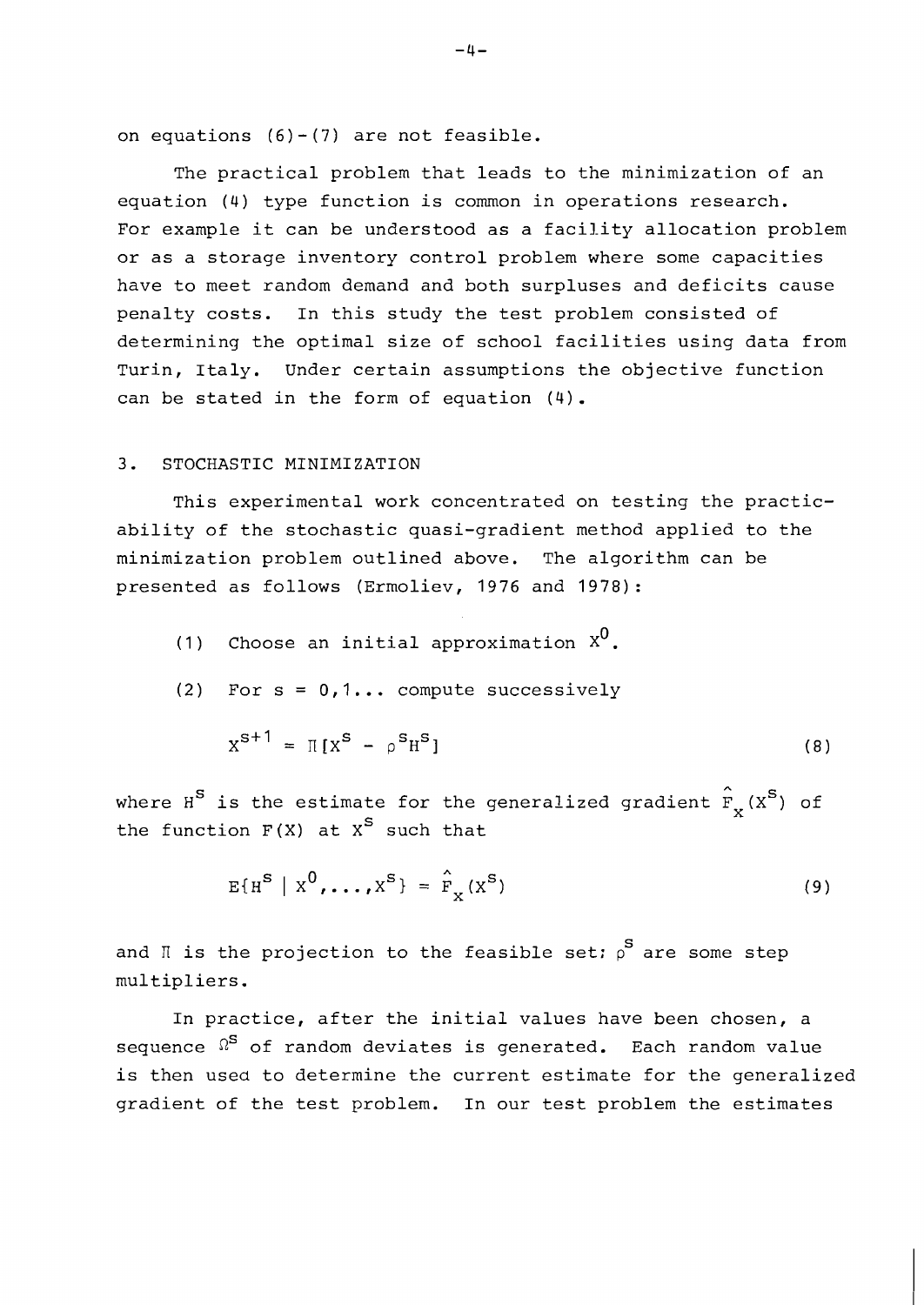H<sup>S</sup> are defined simply by (Ermoliev and Nurminski, 1980)

$$
h_j^s = \begin{cases} \alpha_j & \text{if } x_j^s > \omega_j^s \\ -\beta_j & \text{if } x_j^s \le \omega_j^s \end{cases}
$$
 (10)

The execution of the recursion loop should not pose any difficulties nor use much computer time. However, as with the gradient methods in deterministic nonlinear optimization problems, the manner of choosing the step multipliers is crucial to the speed of convergence. In principle, the convergence will be obtained if the step multipliers  $p^{s}(s = 0,1,...)$  are chosen so that (Ermoliev, 1976)

$$
\sum_{s=0}^{\infty} \rho^{s} = \infty
$$
 (11a)

$$
(2) \quad \rho^{\mathbf{S}} \rightarrow 0 \quad \text{as} \quad \mathbf{s} \rightarrow \infty \tag{11b}
$$

$$
(3) \quad \sum_{s=0}^{\infty} (\rho^s)^2 < \infty \tag{11c}
$$

For the practical construction of the step-size control equations (lla,b,c) are of small importance.

# 4. PRACTICAL COMPUTATIONS

## 4.1 Basic Computation Procedure

The methods of controlling the step size in stochastic minimization are usually based on keeping the step multiplier constant during a number of iterations and then reducing it according to certain rules. In the course of the iterations a succession of the function values  $F_s = \sum_j f_j(x_j^s, \omega_j^s)$  is observed.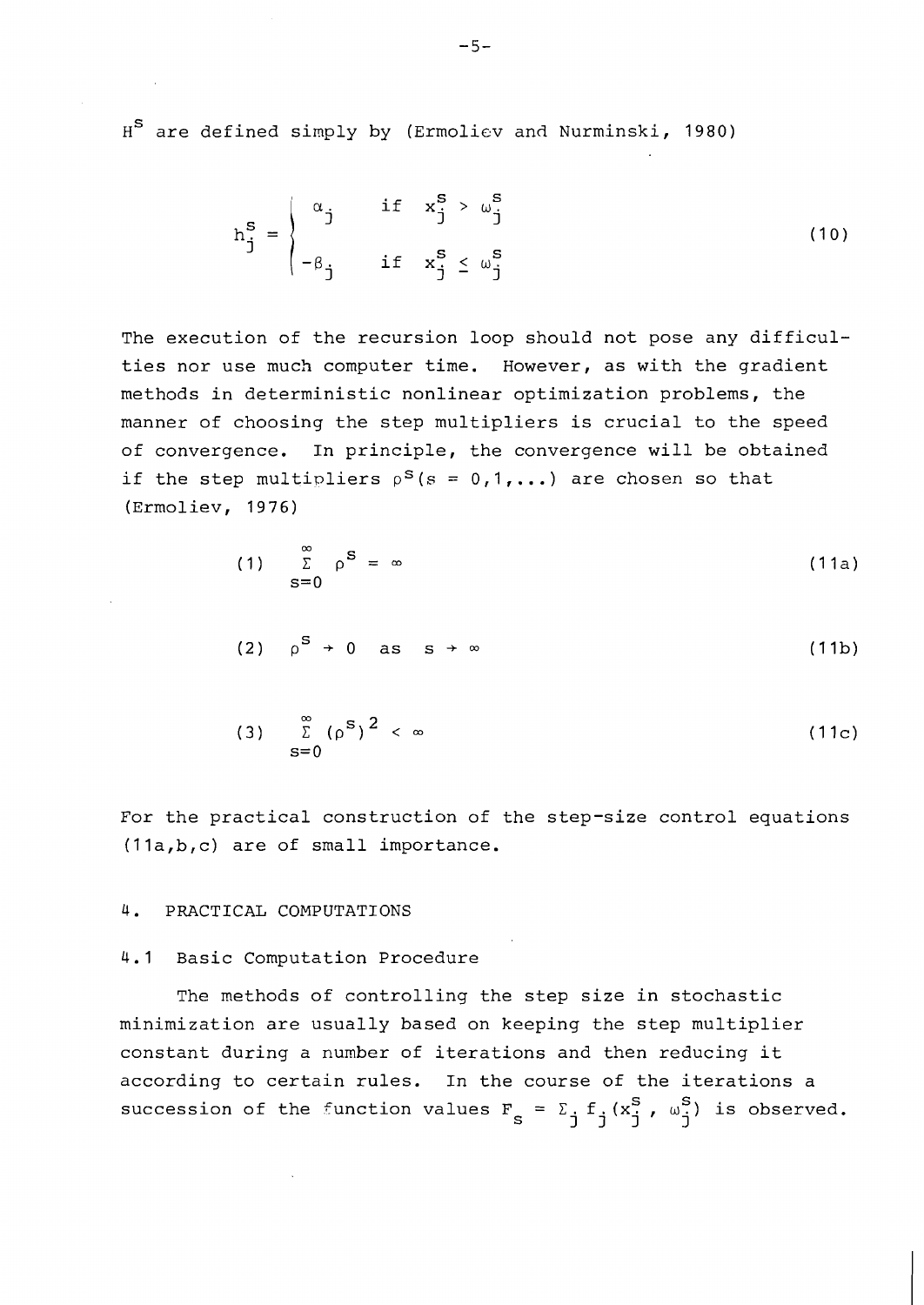Usually these values vary over a wide range. However, the sequence

$$
E_{k} = \frac{1}{k} \sum_{s=0}^{k} F_{s} = \frac{1}{k} \sum_{s=0}^{k} \sum_{j=1}^{n} f_{j}(x_{j}^{s}, \omega_{j}^{s})
$$
(12)

shows smoother behavior as can be seen in Figure 1. Indeed,  $E_k$ could be expected to approach a stationary value. One rule of controlling the step size is based on this fact. The method can be summarized as follows:

- (1) Choose the initial value  $\rho^0$  for the step multiplier
- (2) Using  $\rho^0$  for the step multiplier calculate the value of  $E_k$  according to equation (12)



Figure 1. The behavior of the sequences  $\{ {\tt F}_{\tt k} \}$  and  $\{ {\tt E}_{\tt k} \}$  as a function of the iteration number.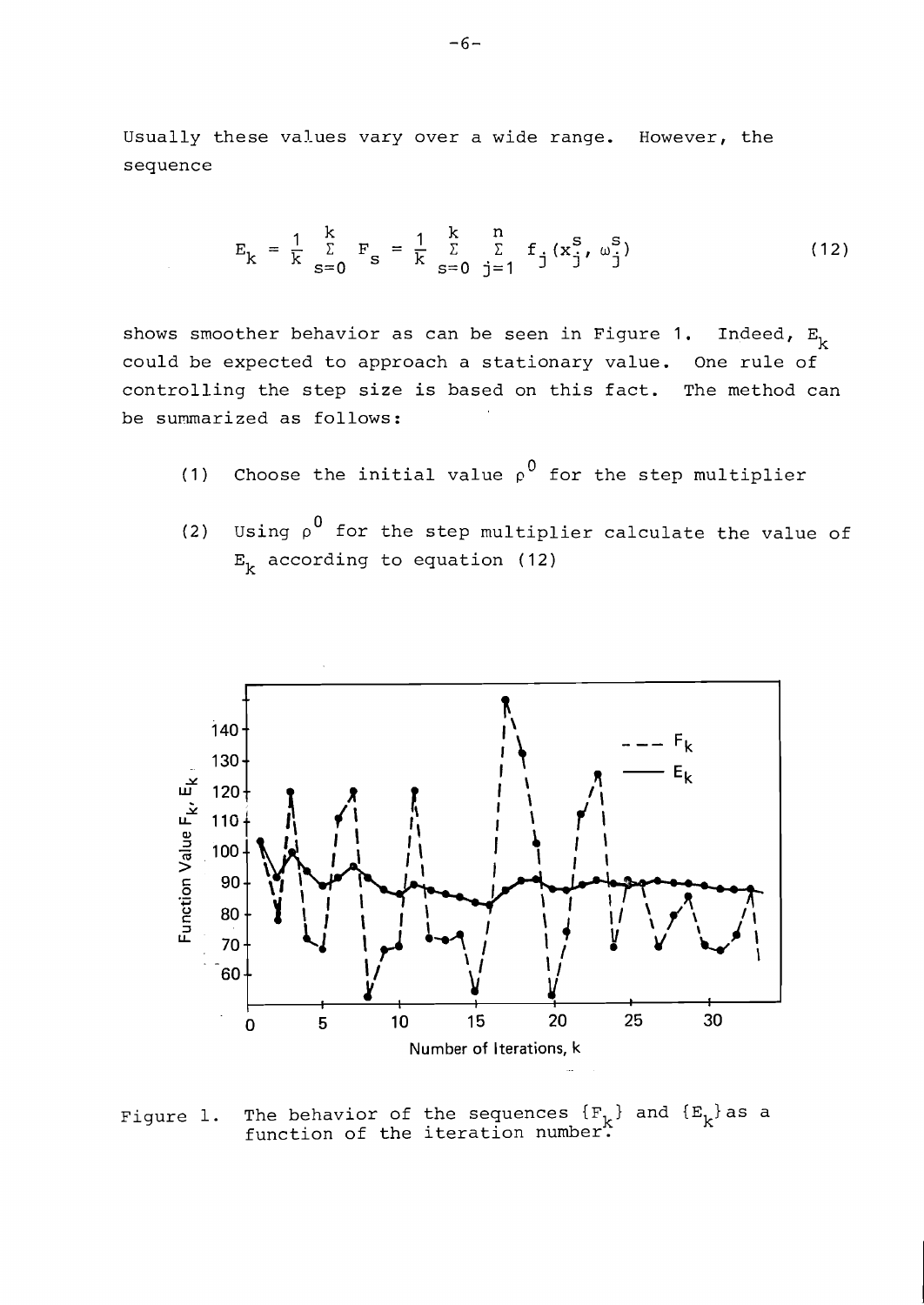- (3) When a stationary sequence  $\{E_k\}$  is observed, reduce the step multiplier by one half
- $(4)$  Go back to step  $(2)$  until no improvement in the test function  $E_k$  is observed.

There are some unanswered questions in the procedure outlined above. First, how should the initial step multiplier he chosen? If it is too large, both the sequence  ${E_{\mathbf{r}}}$  and the iterates  $\mathbf{x}^{\mathbf{S}}$ will oscillate heavily and no decrease in the objective function will be observed. If the initial step multiplier is too small, the rate of decrease will be very small and perhaps hardly noticeable. From the computational point of view the latter situation is more harmful and should be avoided, while the situation arising from too large a step multiplier is rapidly recognized and hence can be corrected. As a rule of thumb the initial step should be chosen to satisfy

$$
\rho h_j \stackrel{\approx}{=} r \bar{x}_j \tag{13}
$$

where  $r \in (0,1)$  and  $\bar{x}_j$  is the estimated value for the j<sup>th</sup> component of the solution.

The use of step (3) also needs further explanations. The ideal way of controlling the procedure would be an on-line code, where the program continuously plots the values of the sequence  ${E_k}$  on the screen and where the iterations could be manually interrupted to cut down the step multiplier. This is not always possible and the iterations must be performed in small batches, whereafter the values of  $E_k$  are plotted and possible adjustments of the step multiplier can take place. A definite way to find the stationary phase of the sequence is to rescale the coordinate axes before plotting the values of a new batch. In this case the stationary phase is in fact recognized as smooth oscillations around a fixed value.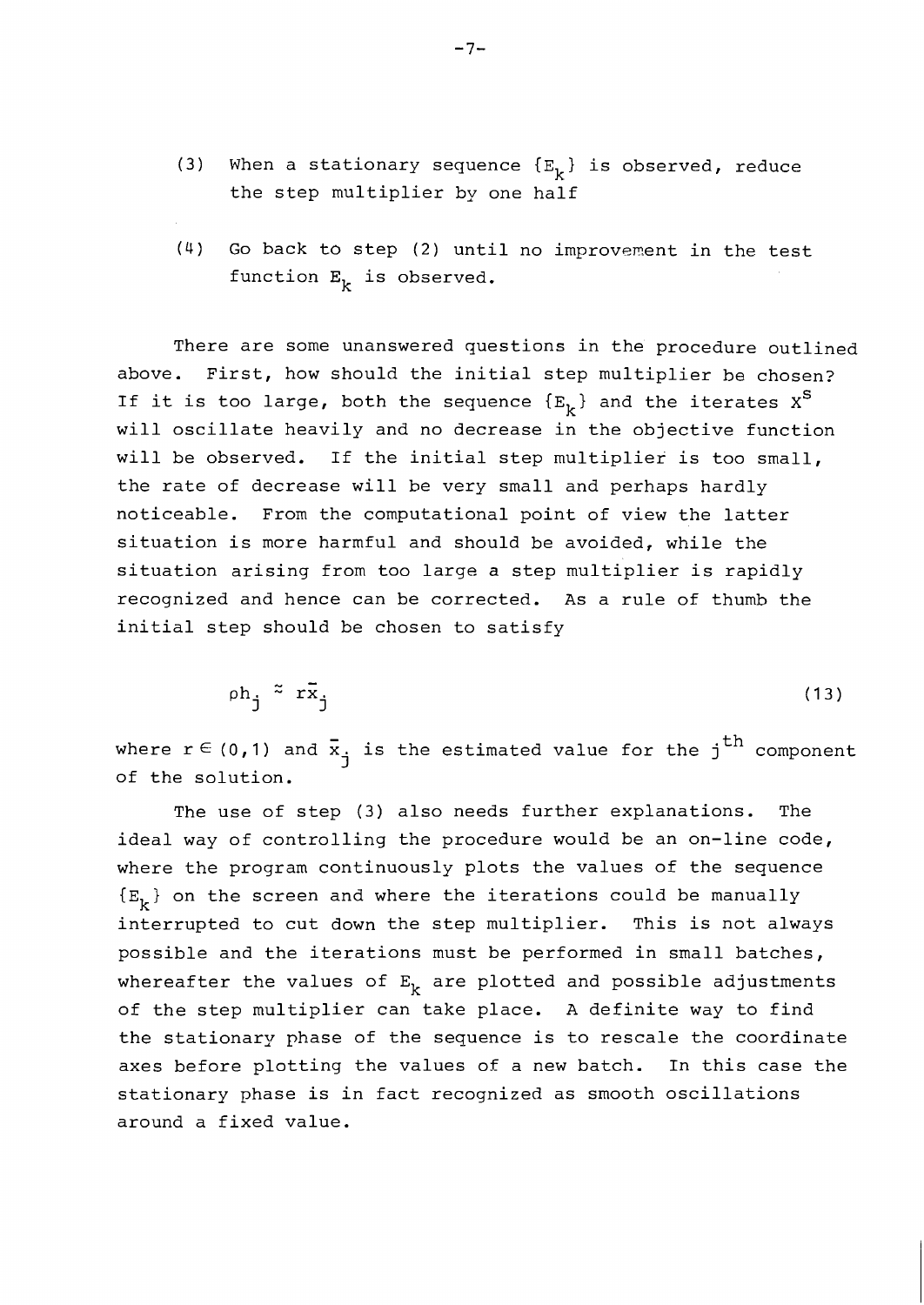Figure 2 shows an example of the behavior of  $E_k$  as a function of the iteration number k. The values for coefficients are  $\alpha_j = \beta_j = 1.00$ ,  $j = 1, ..., 23$ ,  $\rho^0 = 1.00$ , and the components of the initial estimate and the solution are known to differ at most by five units. Note that the rate of decrease of the sequence  ${E_{k}}$  is fast during the first iteration batches but becomes slower as the step size decreases. Hence a crude estimate of the result is obtained after a rather small number of iterations, but for greater accuracies the number of iterations needed grows rapidly.



Figure 2. The convergence behavior of  ${E_k}$  in the manual control and simulated manual control cases.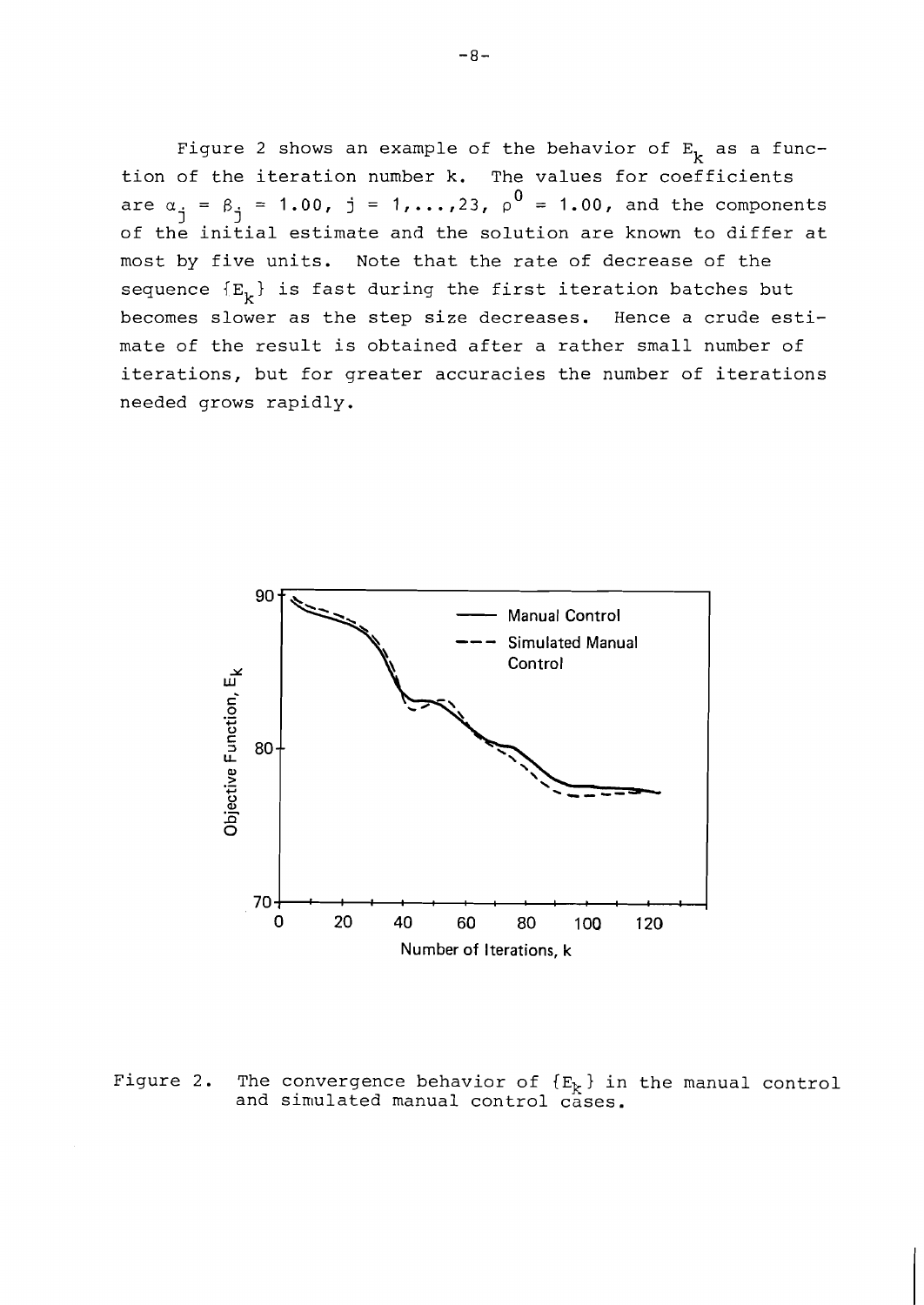#### 4.2 Speeding up the Convergence

If rigorously followed, the basic procedure for the stepsize control may lead to a slow solution algorithm. First the manual step-size control with many 1/0 operations requires considerable effort from the person who calculates and usually effects a slow computer code. This happens especially in a timesharing computer environment where the number of users is large and the average response time is long. Second, the number of iterations needed can be often significantly reduced.

To overcome the need of numerous manual 1/0 operations a simple automatic version of the manual step-size control was designed. Given three parameters the procedure simulates the behavior of the controlling person and reduces the step multiplier as soon as it observes a stationary or an oscillatory sequence  ${E_k}$ . Let the three input parameters be NB, DIF1, and DIF2. The first parameter NB fixes the batch size, i.e., the iterations will be performed in batches of NB iterations. Let the step multiplier used during the iteration batch be equal to  $\rho$ . A test indicator is defined as :

$$
d_m = \frac{E_{(m-1)} \cdot NB - E_{m} \cdot NB}{\sum\limits_{s \in M} \rho^s ||H^s||} , \qquad m = 1, ..., \qquad (14)
$$

The procedure then checks the two conditions

$$
d_m \leq DIf1 \tag{15a}
$$

and

$$
\frac{\sum_{s \in M} \Delta^{\dagger} E_s}{\max_{s \in M} E_s - \min_{s \in M} E_s} \geq DIF2
$$
 (15b)

 $-9-$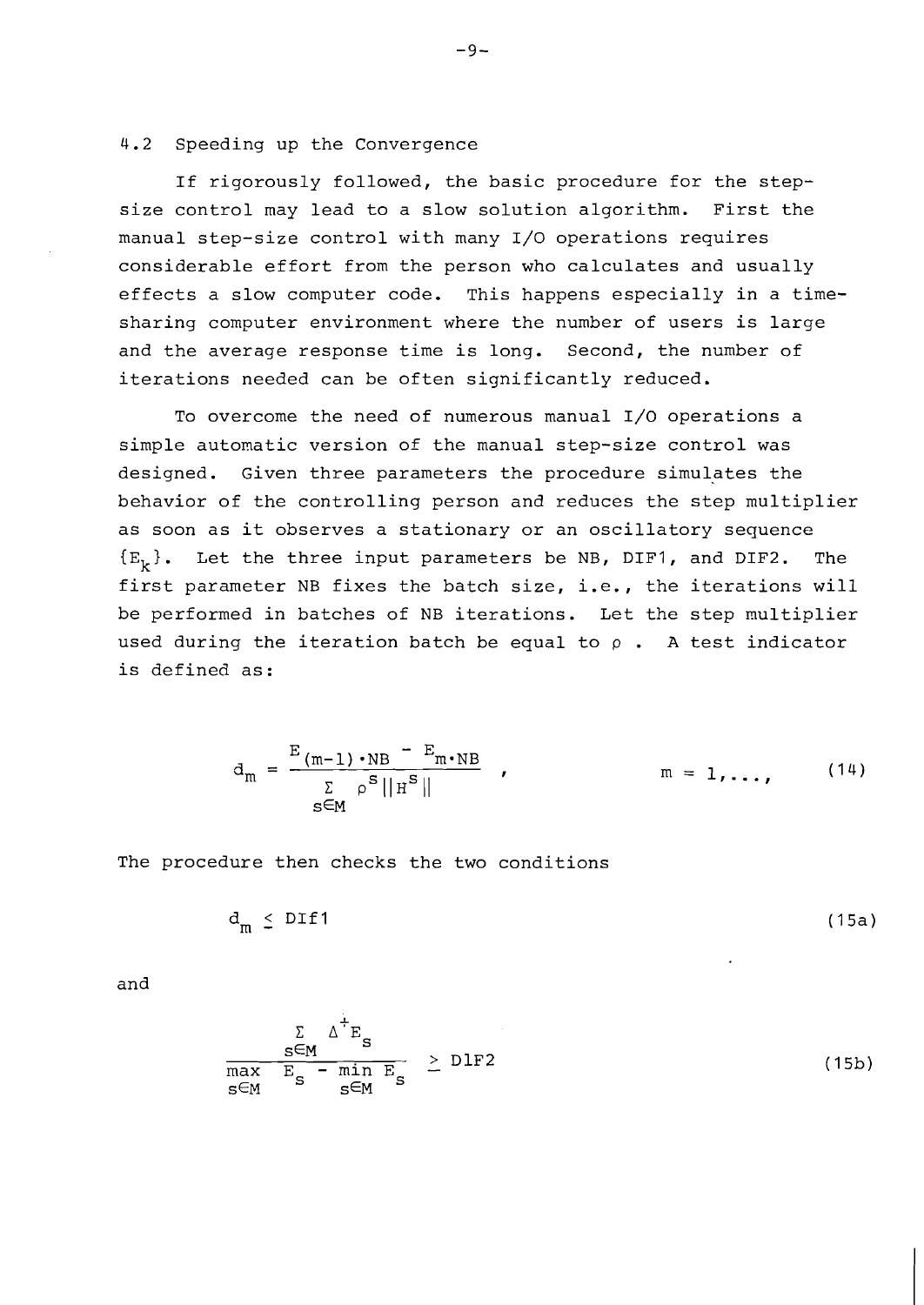where

$$
\Delta^+ E_S = \max (0, E_S - E_{S-1})
$$
 (16a)

$$
M = \{s \mid (m-1) \cdot NB < s \leq m \cdot NB\} \tag{16b}
$$

In case either of these conditions holds the step multiplier is reduced by one half. The first condition (15a) tests if the decrease of the sequence proportioned to the step size used is less than the given limit. The second condition (15b) then checks if the sequence is oscillatory. This is done by considering the ratio of the sum of positive jumps of the sequence  ${E_{\bf{b}}}$ to the maximum change in the sequence that takes place during the iteration batch.

With DIF1 = 0.01 and DIF2 = 0.30 the procedure simulates the manual control very closely (Figure 2). Depending on the starting values used for  $x^0$  and  $x^0$  sometimes a few more iterations were performed than the manual control would have required, but the total computing time still usually remained smaller than in the case of manual control.

With the aforementioned values for DIF1 and DIF2 the automatic step-size control normally guarantees that the solution is eventually reached, independent of the initial values for  $x^0$  and  $\varphi^0$ . Often the algorithm can be made faster by using a greater value for DIF1. If for example, DIFl = 1.00, the use of the control would reduce the step multiplier as soon as the total decrease of the objective function during a batch is less than the total change of the components in that batch. If the solution can be only roughly estimated initially, the number of iterations can be kept moderate. This can be done by choosing an initial value for  $\rho$  that will reach the solution region during a few iterations and by cutting down the step size as soon as the rate of decrease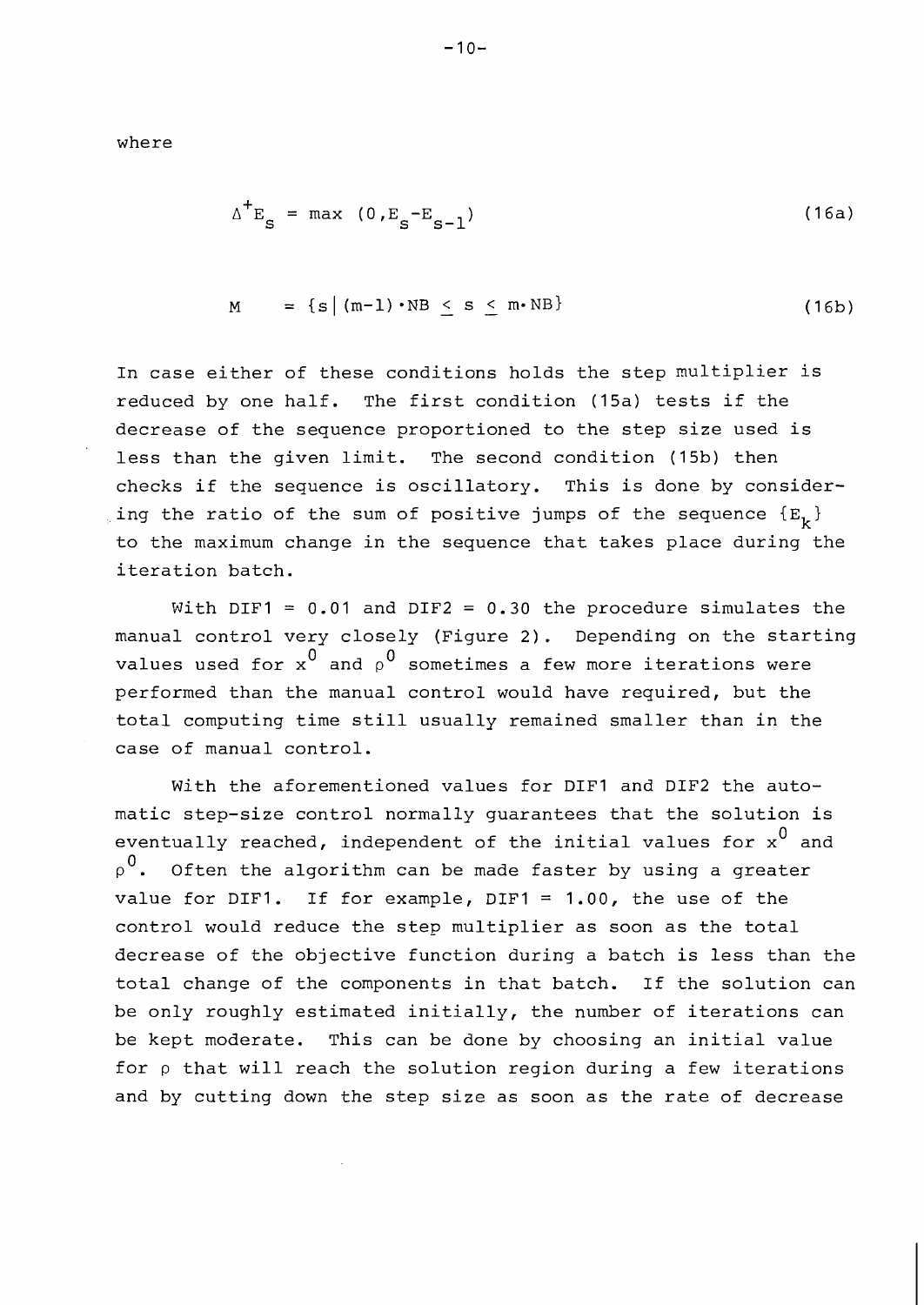of the objective function slows down. Using the test indicator  $d_m$  of equation (14) the program checks if

$$
d_m \leq DIF1 \tag{17a}
$$

or

$$
\mathbf{d}_{\mathbf{m}} \leq \mathbf{d}_{\mathbf{m-1}} \tag{17b}
$$

Instead of  $E_m$  an average of a few neighboring values of  $E_m$  can be used to calculate the indicator  $d_m$ . If any of conditions (17) holds, the step multiplier is cut down by a factor r, which is given as an input.

The effect of the accelerated procedure is seen in Figure 3 where the curves correspond to the accelerated step-size control. The reduction coefficient r is 0.5 in both cases but in the first case the batch size is 10, in the latter case, 5. DIFl has now



Figure 3. The convergence behavior of  $\{E_k\}$  in the accelerated step-size control case.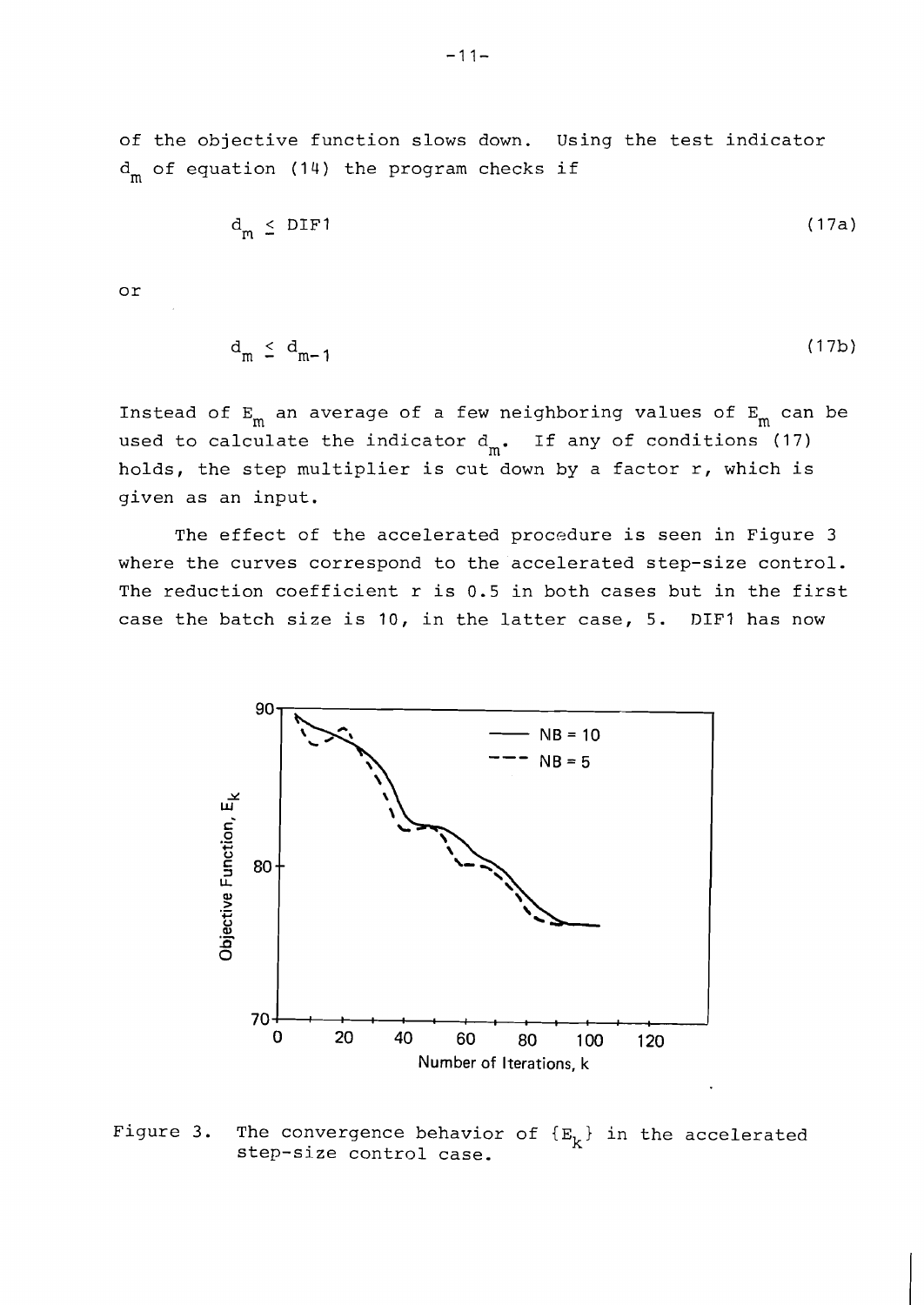been set to 1.0. It is seen that some decrease in the number of iterations have been obtained in both cases compared to the situation of Figure 2 but the difference is quite small. However, in this example a good estimate of the solution is known in advance and the number of iterations is rather small with any kind of step-size control. Note that if the initial estimate for X is far from the actual solution and a small initial value is used for  $\rho$ , then the accelerated procedure may reduce the step too rapidly, and an excessive number of iterations is needed to obtain the solution. This danger can be normally eliminated by selecting an initial  $\rho^0$  estimate that is too big rather than too small. (The instructions for the user of the computer code SQG are given in Appendix A. )

## 5. A CASE STUDY

A simple example of a resource allocation problem that minimizes costs to meet uncertain demand will be discussed in this section. The problem is high school location in Turin, Italy. The physical setting and the data for this problem are described in Leonardi and Bertuglia (1981). For the purpose of the analysis, Turin is divided into 23 districts, each district being both a demand source and a possible high school facility location. Customers are assumed to behave according to a gravity-type model. For simplicity, travel time is assumed as the only explanatory variable for the choice behavior (some theoretical underpinnings for such models are described in Leonardi, 1980a and 1980b).

However, unlike in the standard use, the gravity model will be given a stochastic interpretation here, as suggested in Ermoliev and Leonardi (1980) (an earlier interpretation of the gravity model as a stochastic process is found in Bertuglia and Leonardi, 1979). That is, the relative distribution of students among facilities is looked at as a discrete multinomial Bernoulli distribution, rather than as a set of deterministic fractions. This is put in mathematical terms in the following.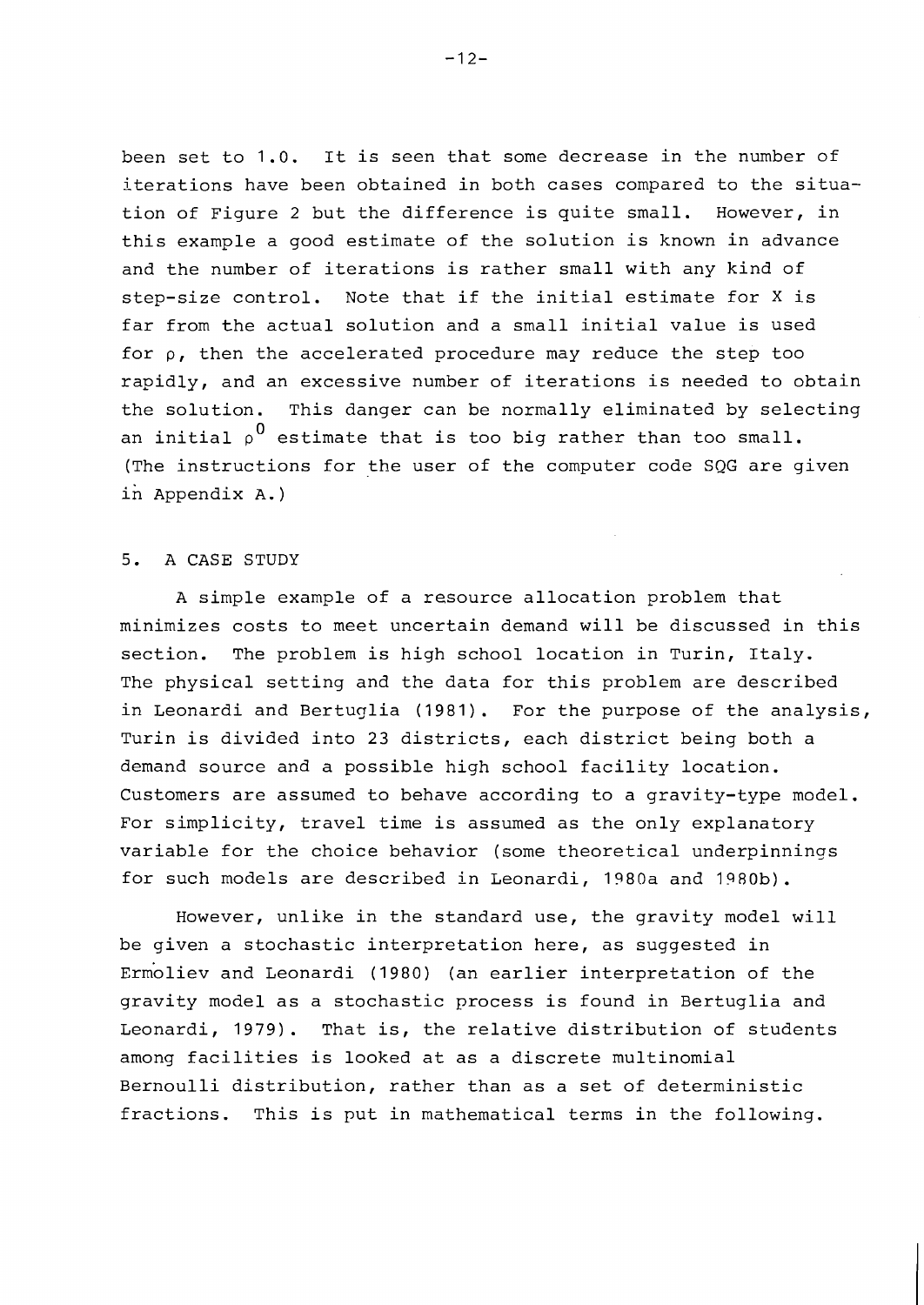Let  $s_i$ , i = 1,..., n, be the total number of students at point i. The problem is to determine the size  $x_i$  of the facilities at points j,  $j = 1, ..., n$ , when it is known that the students at point i choose the facility at point j with probability

$$
p_{ij} = \frac{e^{-\lambda c_{ij}}}{\sum_{\substack{\Sigma \ e \\ j=1}}^{\infty} e^{-\lambda c_{ij}}}
$$
 (18)

where  $\lambda$  is a constant and  $c_{i,j}$  are empirical coefficients that depend on the distance between i and j (in the example: travel times in minutes). The use of (18) for the probabilities has theoretical and empirical justifications. Model (18) is a simplified form of the logit model discussed in McFadden (1973, and 1974) for example. If the flow of students between i and j is denoted  $\phi_{i,i}$ , the stochastic demand at point j is then

$$
\omega_{\dot{j}} = \sum_{i=1}^{n} \phi_{i\dot{j}}
$$
 (19)

while the number of students at point i can be written as

$$
s_{i} = \sum_{j=i}^{n} \phi_{ij}
$$
 (20)

The numbers  $s_i$  are now deterministic and given as an input. If the unit cost of capacity surplus is  $\alpha$  and that of deficit is  $\beta$ and no other costs are considered, then our cost minimization problem is of the equation (4) type,  $\alpha_{j} = \alpha$ ,  $\beta_{j} = \beta$ , j = 1,...n.

The ability to generate random realizations,  $\omega^{S}$ , of the demand vector w is essential for the quasi-gradient method that is being discussed. The direct determination of the distribution of  $\omega_{\text{A}}$  is practically impossible in this case. Instead, random vectors can be generated by simulating individual choices of the students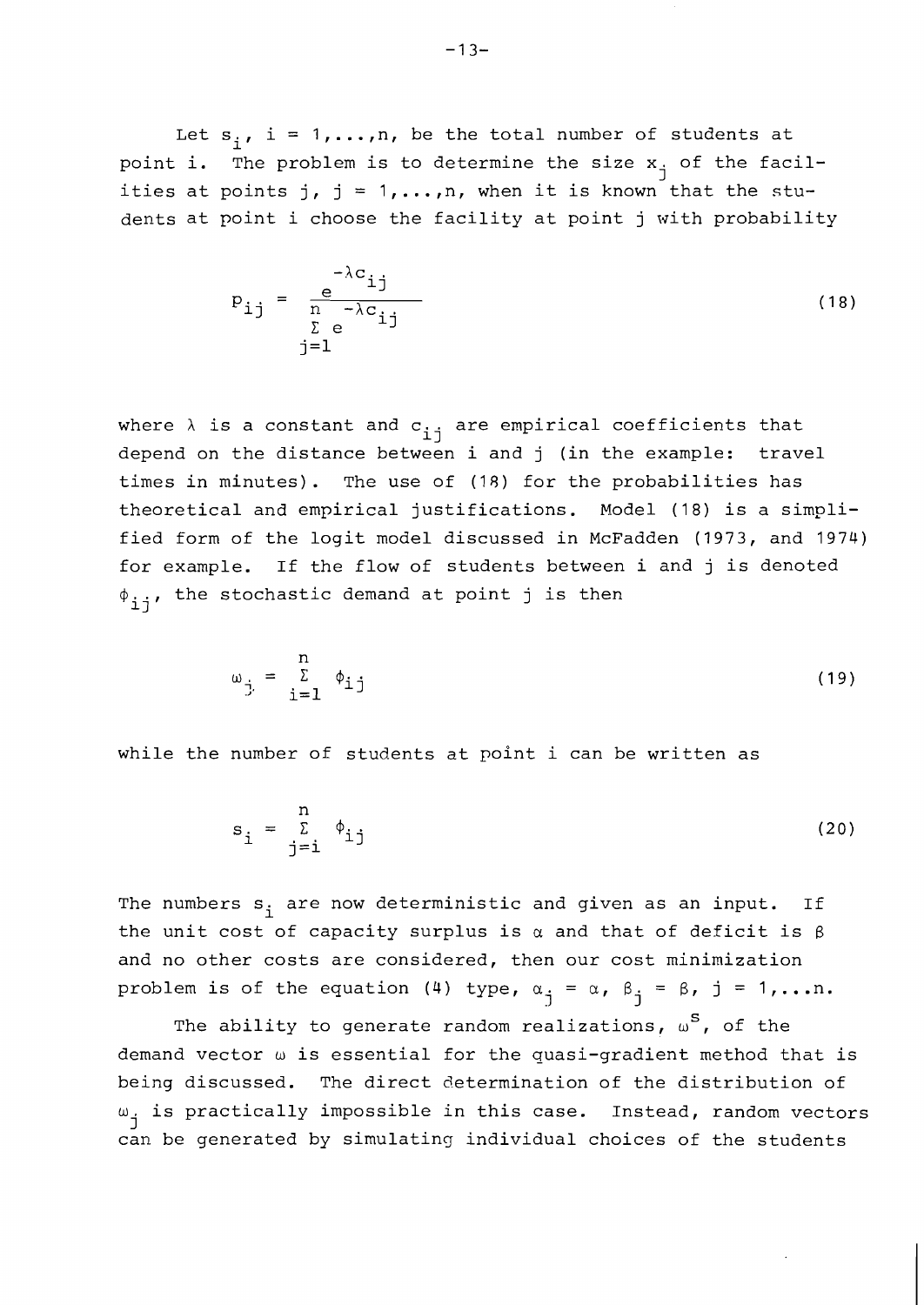according to the probabilities  $p_{i,j}$  in (18). This still may lead to a time-consuming procedure if the total number of students,  $s_i$ , at points i is large. In this case the  $s_i$  number should be first scaled down by a factor  $\eta$  common to all the components  $i = 1, ..., n$  (i.e.,  $ns_1,ns_2, ..., ns_n$ ). The final solution is then obtained by rescaling the solution of the smaller problem by  $1/n$ .

Table 1 shows the solutions obtained for  $\alpha = \beta = 1.0$ . In this case the solution  $x_j = \sum_i s_i \cdot p_{i,j}$  of a deterministic problem<br>that is based on an entropy approach. The first column in Table 1 contains the labels of each district, numbered from 1-23. The second column of Table 1 gives the vector  $S = (s_1, \ldots, s_{2,3})$  of total demands in each district; S was also used as the initial estimate for the iteration. Here the original data from Turin have been multiplied by 1/100. The next three columns show the results originating from the use of different starting values for the iteration. The last column shows the solution based on the deterministic model. In general, a good agreement exists between all the solutions; they are usually within two digits of each other. There are, however, some significant discrepancies. These can be partly explained by the stochastic nature of the convergence and by the flatness of the objective function near the solution. They associate somewhat with the slow convergence of the algorithm as the number of iterations increases. Then, while the scaling of the number of students saves computational effort that is required for the generation of the random realizations, the need for accuracy may soon counteract this benefit.

The discrepancies between the solutions in Table 1 can be associated with the shape of the probability densities underlying the probabilities of (18). The values that are used for the coefficients  $c_{i,j}$  are listed in Appendix B, the value of the constant  $\lambda$  is 0.15. Probability densities can be numerically approximated from this data. Densities for several of the components are drawn in Figure 4. The densities are mostly symmetric and strongly peaked. In these cases the stochastic minimization solution, which corresponds to the median of this distribution,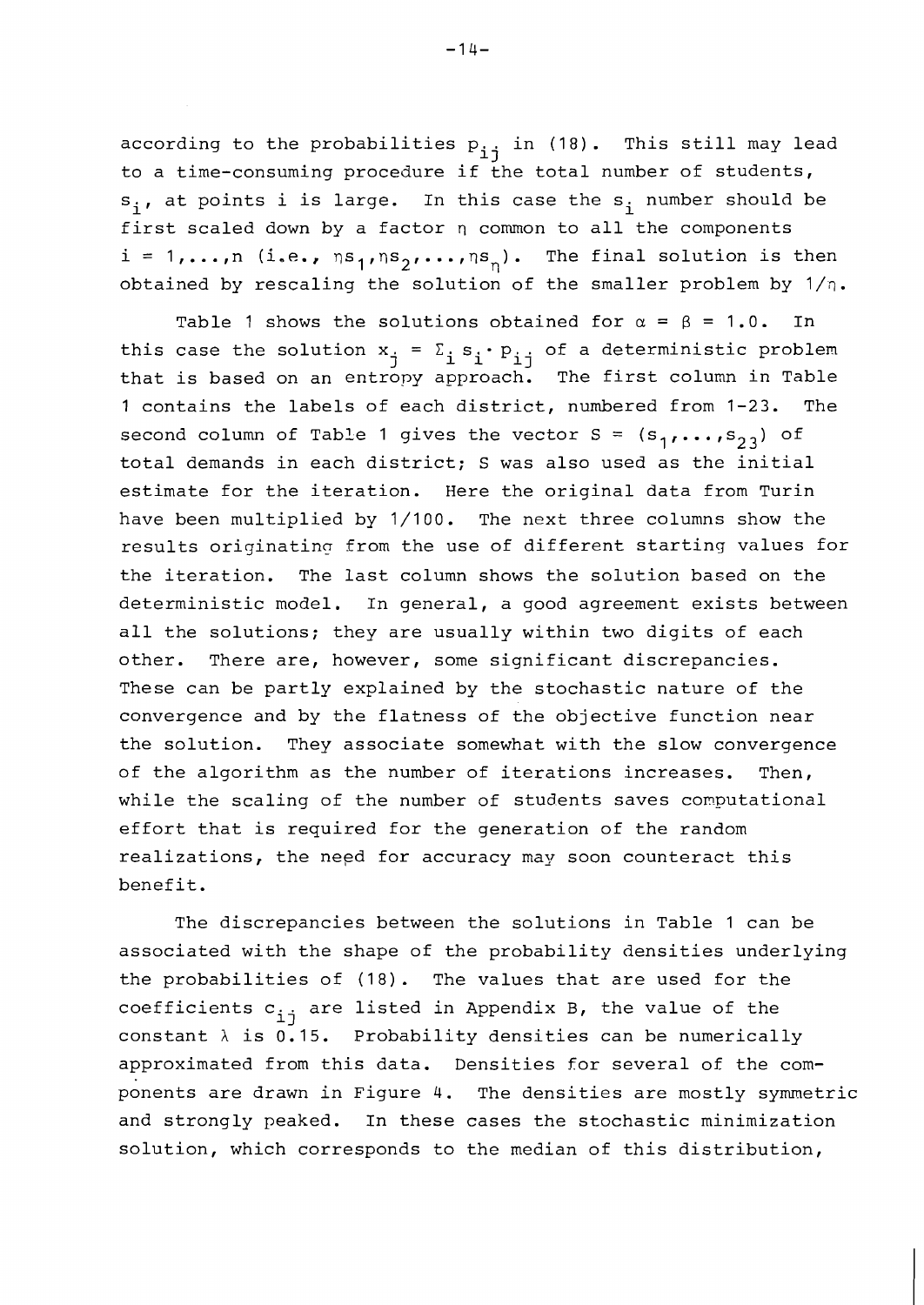| District                                                                                     | Number of<br>students                                                                                                | $\rho^0 = 1.00$<br>$NB = 20$                                                                                         | $\rho^0 = 1.00$<br>- 10<br>$NB =$                                                                                    | $\rho^0 = 1.00$<br>$NB = 5$                                                                                          | Determin-<br>istic<br>solution                                                                                       |
|----------------------------------------------------------------------------------------------|----------------------------------------------------------------------------------------------------------------------|----------------------------------------------------------------------------------------------------------------------|----------------------------------------------------------------------------------------------------------------------|----------------------------------------------------------------------------------------------------------------------|----------------------------------------------------------------------------------------------------------------------|
| 1<br>23456<br>$\begin{array}{c} 7 \\ 8 \\ 9 \end{array}$<br>10<br>11<br>12<br>13<br>14<br>15 | 14.0<br>13.0<br>15.0<br>11.0<br>14.0<br>14.0<br>11.0<br>12.0<br>12.0<br>23.0<br>26.0<br>23.0<br>22.0<br>18.0<br>14.0 | 15.6<br>12.8<br>18.6<br>18.0<br>17.0<br>13.0<br>11.2<br>10.0<br>12.9<br>19.2<br>25.4<br>19.9<br>16.2<br>15.0<br>13.9 | 17.0<br>12.8<br>17.9<br>18.3<br>16.4<br>13.8<br>10.1<br>10.0<br>12.9<br>19.6<br>26.7<br>20.0<br>16.0<br>15.6<br>14.0 | 17.8<br>13.6<br>17.1<br>18.9<br>15.3<br>14.0<br>10.0<br>10.0<br>13.5<br>20.1<br>26.9<br>19.1<br>15.5<br>15.0<br>14.0 | 17.5<br>13.0<br>18.7<br>18.9<br>16.4<br>13.7<br>11.0<br>10.5<br>13.2<br>19.3<br>26.2<br>20.3<br>16.1<br>15.3<br>14.3 |
| 16<br>17<br>18<br>19<br>20<br>21<br>22<br>23                                                 | 15.0<br>14.0<br>14.0<br>10.0<br>10.0<br>5.0<br>8.0<br>21.0                                                           | 13.4<br>13.0<br>15.0<br>9.8<br>10.0<br>5.0<br>10.8<br>16.5                                                           | 13.6<br>13.0<br>16.1<br>10.0<br>10.9<br>5.0<br>11.7<br>16.1                                                          | 13.8<br>13.1<br>15.7<br>10.2<br>10.1<br>5.0<br>10.8<br>16.0                                                          | 13.2<br>12.9<br>15.8<br>9.8<br>10.5<br>5.1<br>10.6<br>16.9                                                           |

Table 1. Optimal location of Turin high schools. Solutions obtained for penalty costs a = **B** = 1.0.

 $\label{eq:2.1} \begin{split} \mathcal{L}_{\text{max}}(\mathbf{r}) = \mathcal{L}_{\text{max}}(\mathbf{r}) \mathcal{L}_{\text{max}}(\mathbf{r}) \end{split}$ 

 $\sim$ 

 $\sim 10$ 

 $\mathcal{L}(\mathcal{A})$  and  $\mathcal{L}(\mathcal{A})$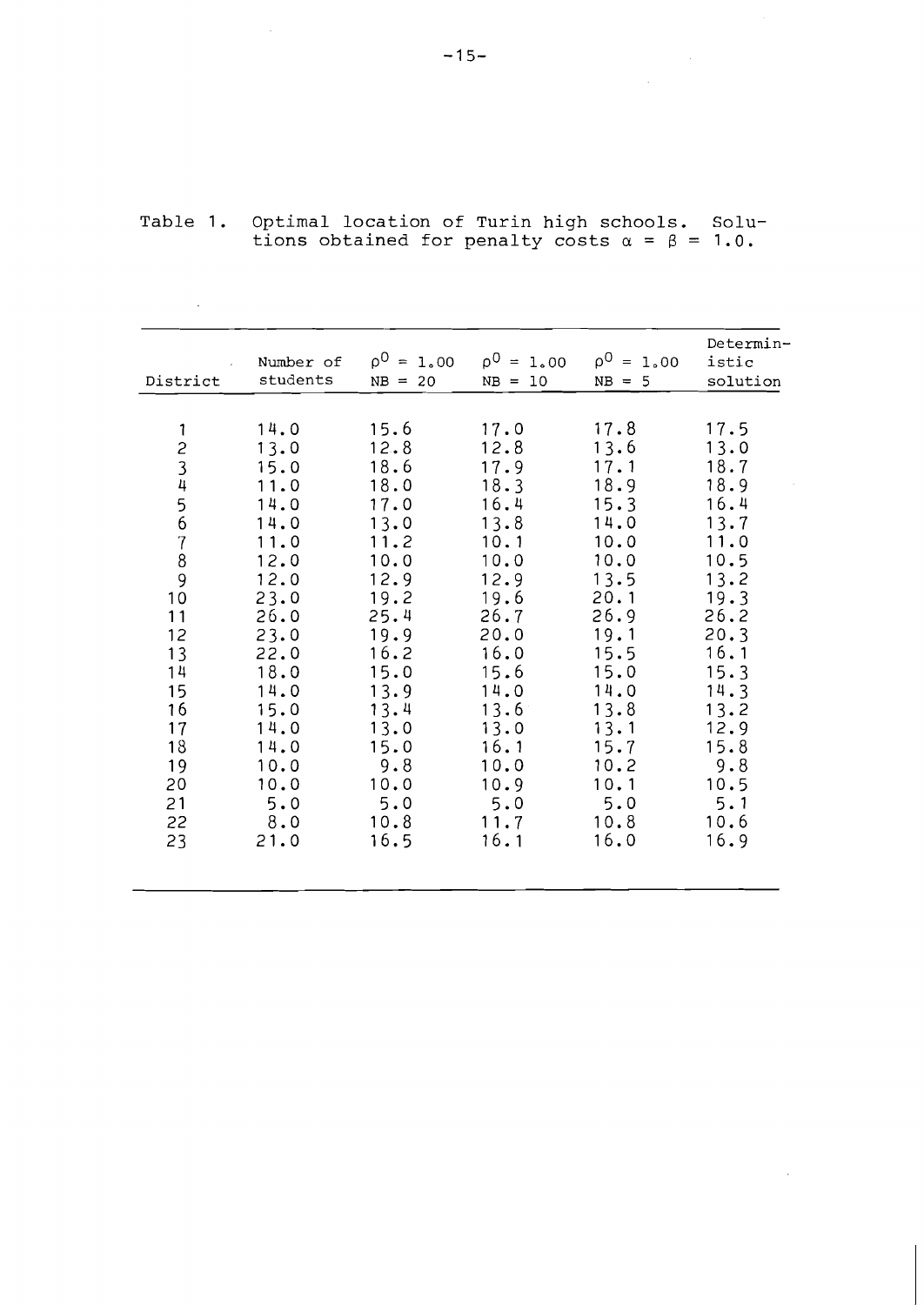

Figure 4. The probability densities for random demand  $\omega$ , at location  $j = 1.8$ , or 9.  $j = 1.8$ 

and the deterministic solution, which corresponds to the expected value, should be close to each other. This is in fact demonstrated, for instance, by the facility sizes in districts 8 and 9, where the discrepancies are small. However, for district 1 the density is flat and skew, and the median and expected values are not equal. On the other hand, in the solutions for  $x_1$  the discrepancies are large. The flatness of the density also explains the large discrepancies between the different solutions obtained from the stochastic minimization procedure.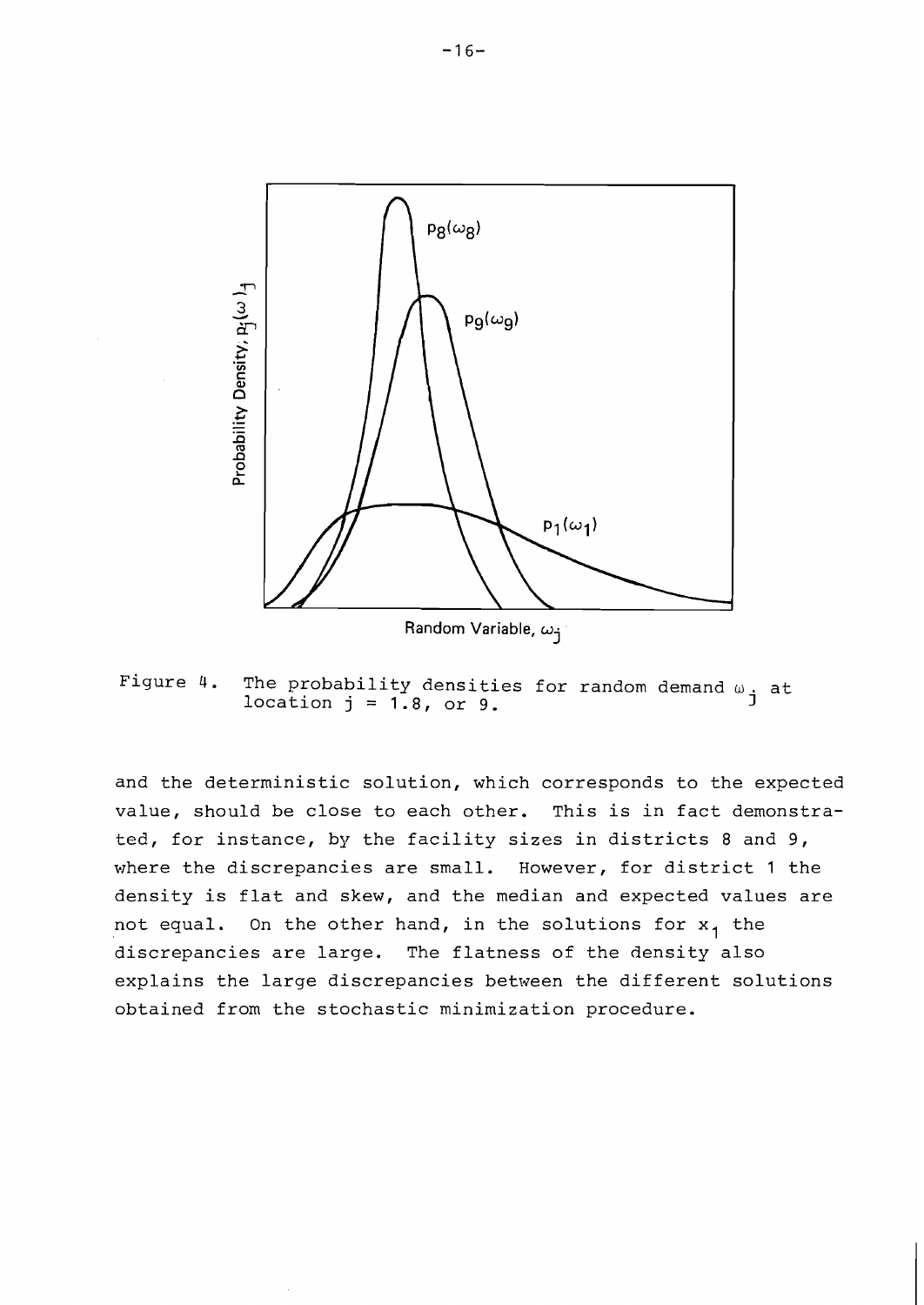| District                                                                                                                                                                         | $\alpha = 1.00$<br>$\beta = 1.50$                                                                                                                                                  | $\alpha = 1.00$<br>$\beta = 2.00$                                                                                                                                                   | $\alpha = 1.50$<br>$\beta = 1.00$                                                                                                                                               | $\alpha = 2.00$<br>$\beta = 1.00$                                                                                                                                              |
|----------------------------------------------------------------------------------------------------------------------------------------------------------------------------------|------------------------------------------------------------------------------------------------------------------------------------------------------------------------------------|-------------------------------------------------------------------------------------------------------------------------------------------------------------------------------------|---------------------------------------------------------------------------------------------------------------------------------------------------------------------------------|--------------------------------------------------------------------------------------------------------------------------------------------------------------------------------|
| 1<br>$\begin{array}{c} 2 \\ 3 \\ 4 \end{array}$<br>$\frac{5}{6}$<br>$\overline{7}$<br>8<br>9<br>10<br>11<br>12<br>13<br>14<br>15<br>16<br>17<br>18<br>19<br>20<br>21<br>22<br>23 | 16.9<br>13.9<br>19.7<br>19.6<br>17.5<br>14.6<br>11.2<br>11.1<br>13.6<br>20.4<br>27.4<br>21.9<br>16.7<br>16.0<br>15.0<br>13.8<br>13.2<br>16.7<br>9.9<br>10.9<br>5.0<br>10.9<br>17.4 | 20.7<br>15.0<br>21.1<br>20.7<br>18.0<br>15.0<br>12.0<br>11.9<br>14.2<br>21.4<br>28.4<br>22.6<br>18.0<br>16.6<br>15.0<br>14.8<br>14.0<br>16.8<br>10.9<br>12.0<br>5.0<br>12.9<br>18.1 | 12.9<br>11.5<br>17.0<br>17.1<br>15.2<br>13.0<br>10.0<br>9.8<br>12.0<br>18.4<br>25.0<br>19.1<br>14.3<br>14.1<br>14.0<br>12.3<br>12.2<br>14.8<br>9.6<br>9.0<br>5.0<br>8.9<br>15.4 | 10.9<br>10.8<br>16.0<br>16.0<br>14.7<br>12.0<br>9.4<br>9.1<br>11.0<br>17.6<br>23.2<br>17.2<br>13.9<br>13.4<br>12.5<br>12.0<br>12.0<br>13.9<br>8.8<br>9.0<br>5.0<br>8.5<br>14.3 |
|                                                                                                                                                                                  |                                                                                                                                                                                    |                                                                                                                                                                                     |                                                                                                                                                                                 |                                                                                                                                                                                |

Table 2. Optimal location of Turin high schools. Solutions obtained for different values of penalty costs *a*  and **B.** 

In Table 2 solutions are presented for cases where *a* and differ from each other. As one could expect, the increase in the relative cost of deficit compared to the cost of surplus leads to larger values in the solution vector. If however, the probability density of the corresponding component of  $\omega_{\mathbf{i}}$  is very peaked, as in the case of  $\omega_{2,1}$ , the change in the relative costs does not have any significant influence on the solution.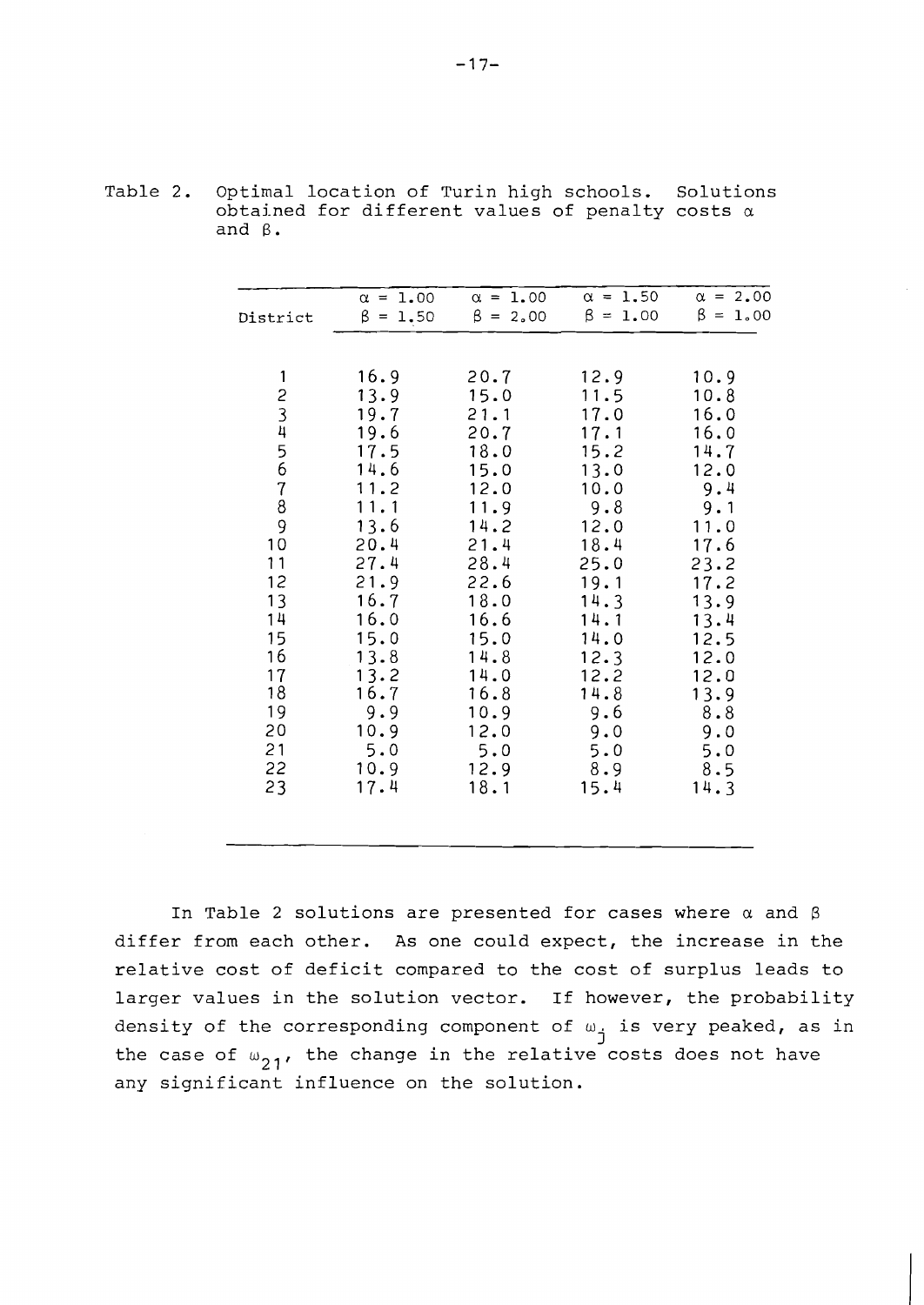#### 6. A NON-CONVEX OBJECTIVE FUNCTION

The problem discussed so far lacks some of the main features that are usually considered typical for optimal location problems, For instance, economies of scale, usually considered as that which makes location problems non-trivial, are absent in our earlier formulation. In deterministic models, economies of scale are usually introduced by means of fixed charges, to be paid when a facility is established, no matter what the number of attracted customers. This formulation is typical of the well known plant-location problems of Operations Research. Its extension to a gravity-type demand model has been developed in Erlenkotter and Leonardi (forthcoming). Related ways to introduce scale effects are by means of suitable constraints, as on the total number of facilities (the so-called **"p** median" problem (see ReVelle and Swain, 1970), or on the minimum feasible size for facilities (as in Leonardi and Bertuglia, 1981).

Here the first formulation will be explored. Let a fixed cost  $\gamma$  be defined, to be paid when a facility is established. For simplicity, the same value of  $\gamma$  for all districts will be assumed (as in Erlenkotter and Leonardi, forthcoming). Then the minimization of the expected cost calls for finding the minimum of the function.

$$
G(X) = \sum_{j=1}^{n} \gamma \delta(x_j) + E\{\sum_{j=1}^{n} \max[\alpha(x_j - \omega_j), \beta(\omega_j - x_j)]\}
$$
 (21)

where  $\delta$  (x) is the unit step function at zero. It is easy to see that with non-negative x<sub>j</sub>, G(X) is not convex and usually<br>has several local minima. The problems of this form are normally treated with mixed integer programming methods. Here we attempt to apply the general idea of stochastic quasi-gradients to finding the global minimum. Approximating the step function by a

 $-18-$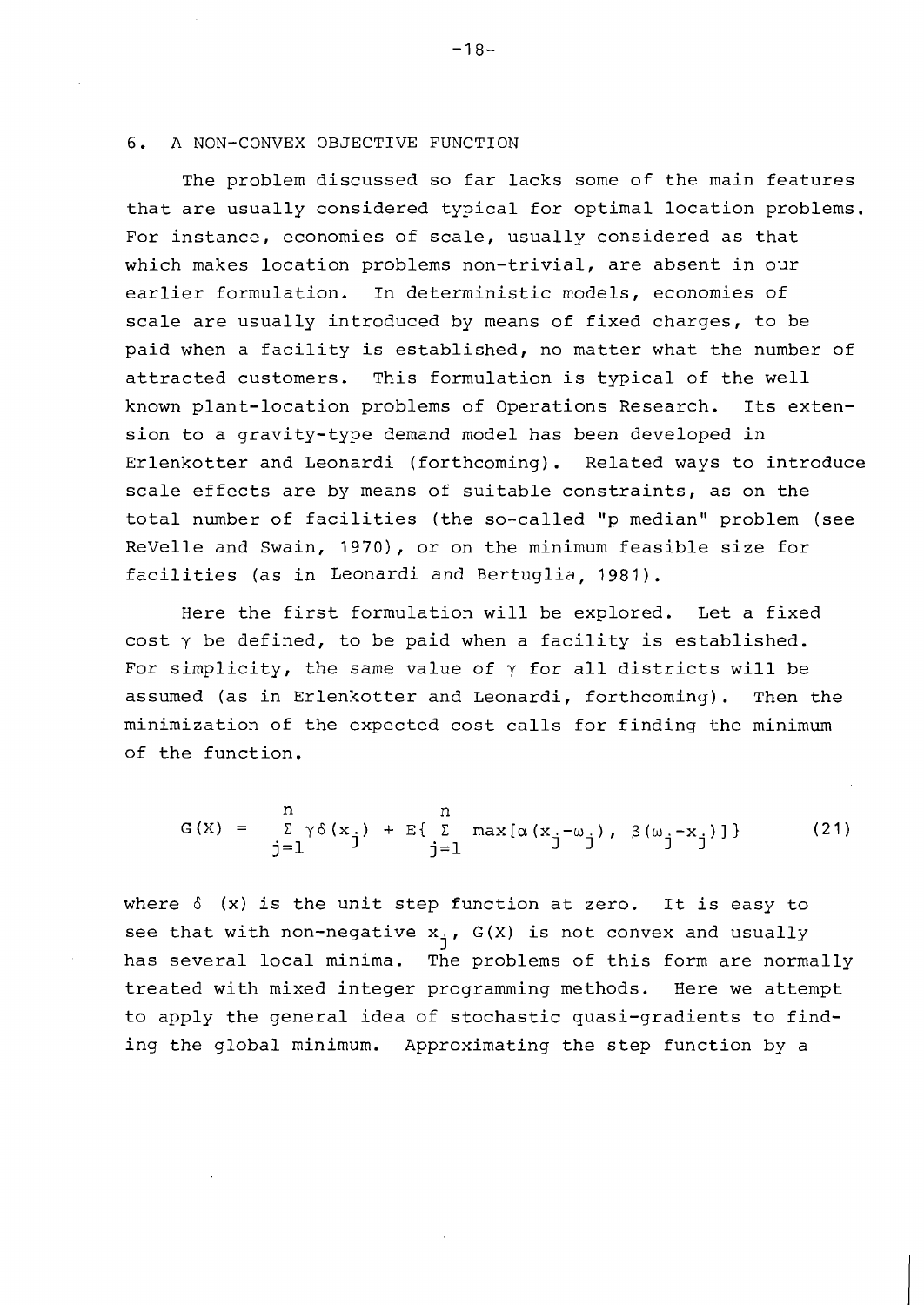logarithmic function, the estimate

$$
h_j^s = \frac{\gamma}{x_j^{s+\epsilon}} + \begin{cases} \alpha & \text{if } x_j^s < \omega_j^s \\ -\beta & \text{if } x_j^s \ge \omega_j^s \end{cases}
$$
\n
$$
(22)
$$

with  $\varepsilon$  a small positive constant, is used for the generalized gradient at  $X = X^S$ . Otherwise the procedure in equation (8), remains as before.

In general, the procedure rapidly finds a minimum which is at least local. After that, however, some difficulties arise with the control of the iteration process. In principle, the approximation

$$
G_{k}^{1}(x) = \gamma \sum_{j=1}^{n} \delta(x_{j}) + \frac{1}{k} \sum_{s=0}^{k} \sum_{j=1}^{n} \max [\alpha(x_{j}^{s} - \omega_{j}^{s}), \beta(\omega_{j}^{s} - x_{j}^{s})]
$$
(23)

can be used again to follow the course of iterations. Now, however, after a number of iterations the function  $G_k^1(x^k)$  may achieve a minimum. On the other hand, some components of the estimate for the generalized gradient as calculated from equation (22) may still show a trend toward the origin, where another (at least) local minimum would be found. Note that with a small  $\varepsilon$ the origin becomes a fixed point for the iteration: if  $x^{s0} = 0$ for one  $s_{n}$ , then  $x^{s} = 0$  for all  $s > s_{0}$ . To overcome these difficulties, the initial value  $x^0$  should be large enough and the initial step multiplier **p** should be chosen such that the step size is a small fraction of  $x_j$ . In this way a fallacious convergence towards zero during the first iterations can be excluded. To assess the behavior of the function G(X) at the various minima, a test function

$$
G_{k}^{2}(x^{k}) = \gamma \sum_{j=0}^{n} \frac{x_{j}^{k}}{x_{j}^{k-m}} + \frac{1}{k} \sum_{s=0}^{k} \sum_{j=1}^{n} \max (\alpha (x_{j}^{s} - \omega_{j}^{s}), \beta (\omega_{j}^{s} - x_{j}^{s})] (24)
$$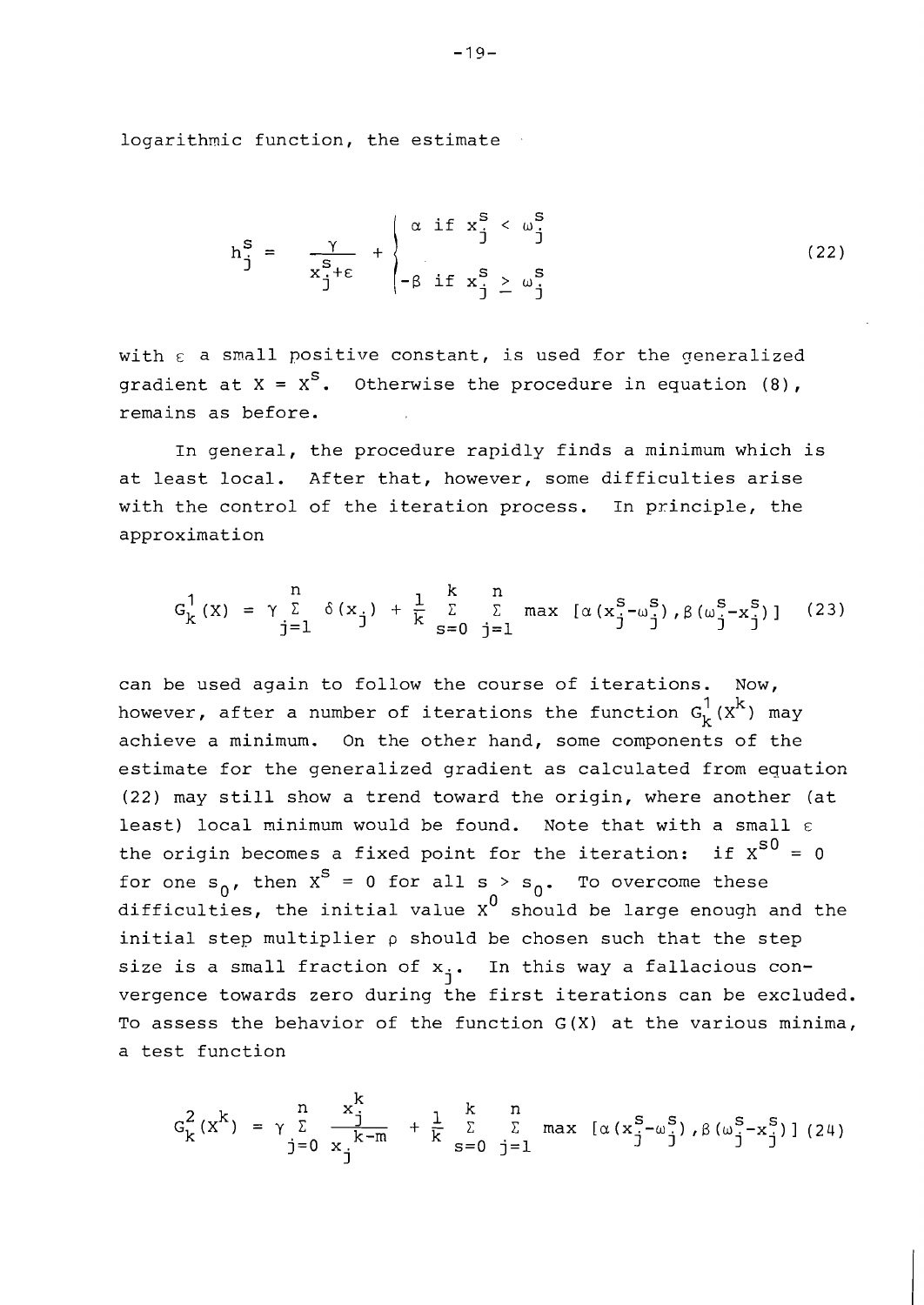could be used. In this case m is a small integer, the choice of which slightly depends on the relative magnitude of a, **B,** and y.

Figure 5 shows the behavior of the functions  $G_k^1(x^k)$  and  $G_k^2$  (X<sup>k</sup>) with increasing k for  $\alpha = \beta = 0.5$ ,  $\gamma = 5.0$ ,  $\overline{m} = 6$ . It is seen that  $G_k^2(x^k)$  is monotonically decreasing toward the global minimum while  $G_k^1(x^k)$  has two local maxima. Table 3 shows the vector  $X^k$  at  $k = 180$ , which corresponds to one local minimum of  $G_L^1(x^k)$ , and at the end of the iteration (k = 280). It cannot be proved that the solution obtained is the exact solution of the optimization problem. Indeed, the deterministic counterparts shown in Erlenkotter and Leonardi (forthcoming), are quite different. On the other hand, the computational effort that is needed for an estimation by the stochastic quasi-gradient method is also relatively small when compared to some integer programming methods, for instance.



Figure 5. The behavior of  $G_k^1(x^k)$  and  $G_k^2(x^k)$  as a function of k.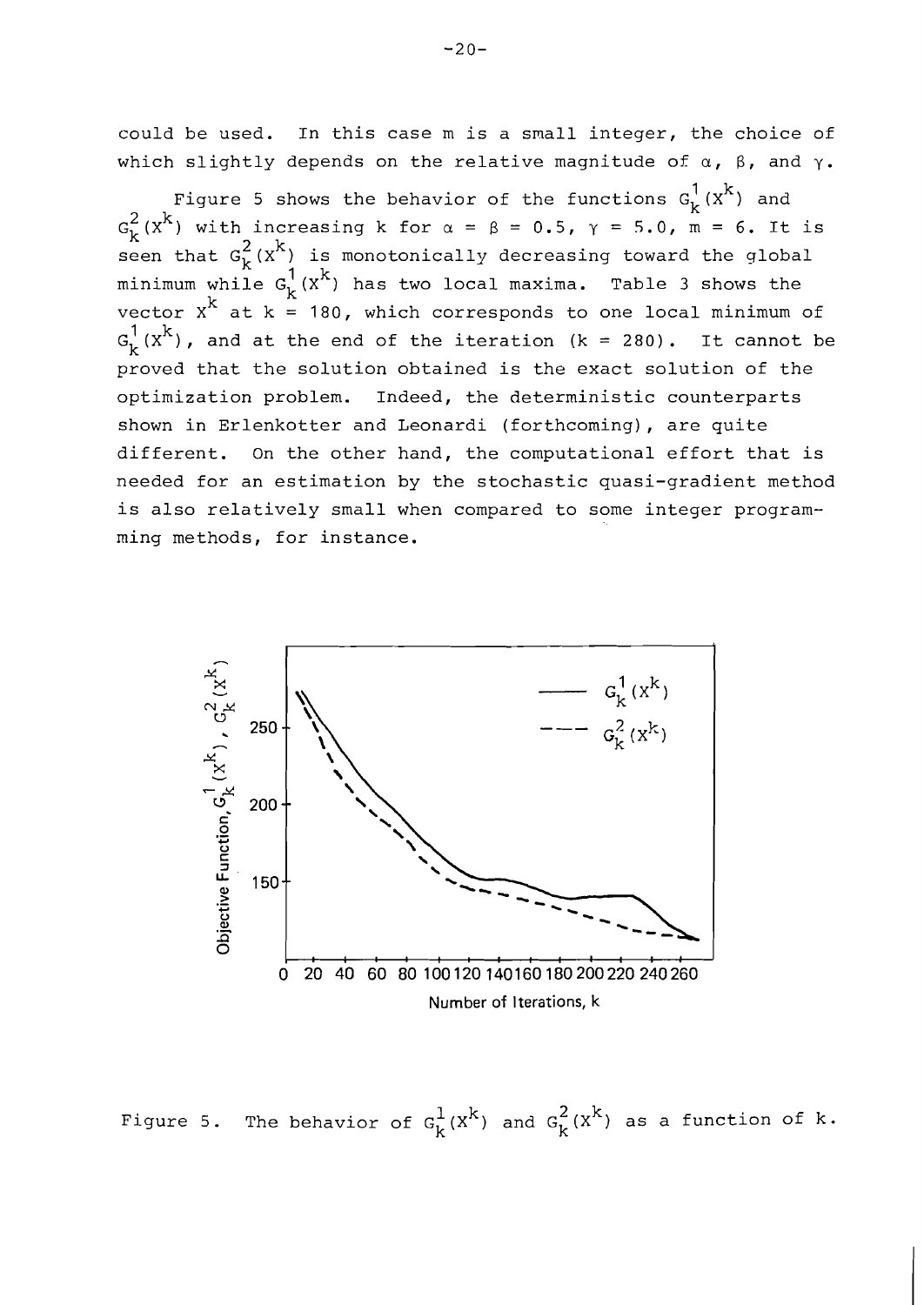| District                                                                                                                                                              | $k = 180$                                                                 | $k = 280$                    |
|-----------------------------------------------------------------------------------------------------------------------------------------------------------------------|---------------------------------------------------------------------------|------------------------------|
| 1<br>2<br>3<br>4<br>5<br>6<br>7<br>8<br>9<br>0<br>$11$<br>$\begin{array}{c} 12 \\ 13 \end{array}$<br>14<br>15<br>16<br>17<br>$18$<br>19<br>20<br>$21$<br>$22$<br>$23$ | 4.4<br>8.7<br>8.3<br>16.7<br>23.2<br>14.0<br>7.3<br>9.1<br>2.78.7<br>11.5 | 16.1<br>22.5<br>13.0<br>10.1 |
|                                                                                                                                                                       |                                                                           |                              |

| Table 3. Optimal location of Turin high schools. Solutions     |
|----------------------------------------------------------------|
| obtained after 180 and 280 iterations with penalty             |
| costs $\alpha = \beta = 0.5$ and fixed charge $\gamma = 5.0$ . |

The solutions obtained depend mostly on the relative magnitudes of  $\alpha$ ,  $\beta$ ,  $\gamma$ . With increasing fixed costs,  $\gamma$ , more facilities are likely to remain closed. When the ß are increased the deficits are more penalized and thus more facilities remain open, Table 4 shows results from a sensitivity analysis on the values of  $\alpha$  and B. The aim of the analysis is to find which values of *a* and B will cause the smallest facility (district 21) to disappear from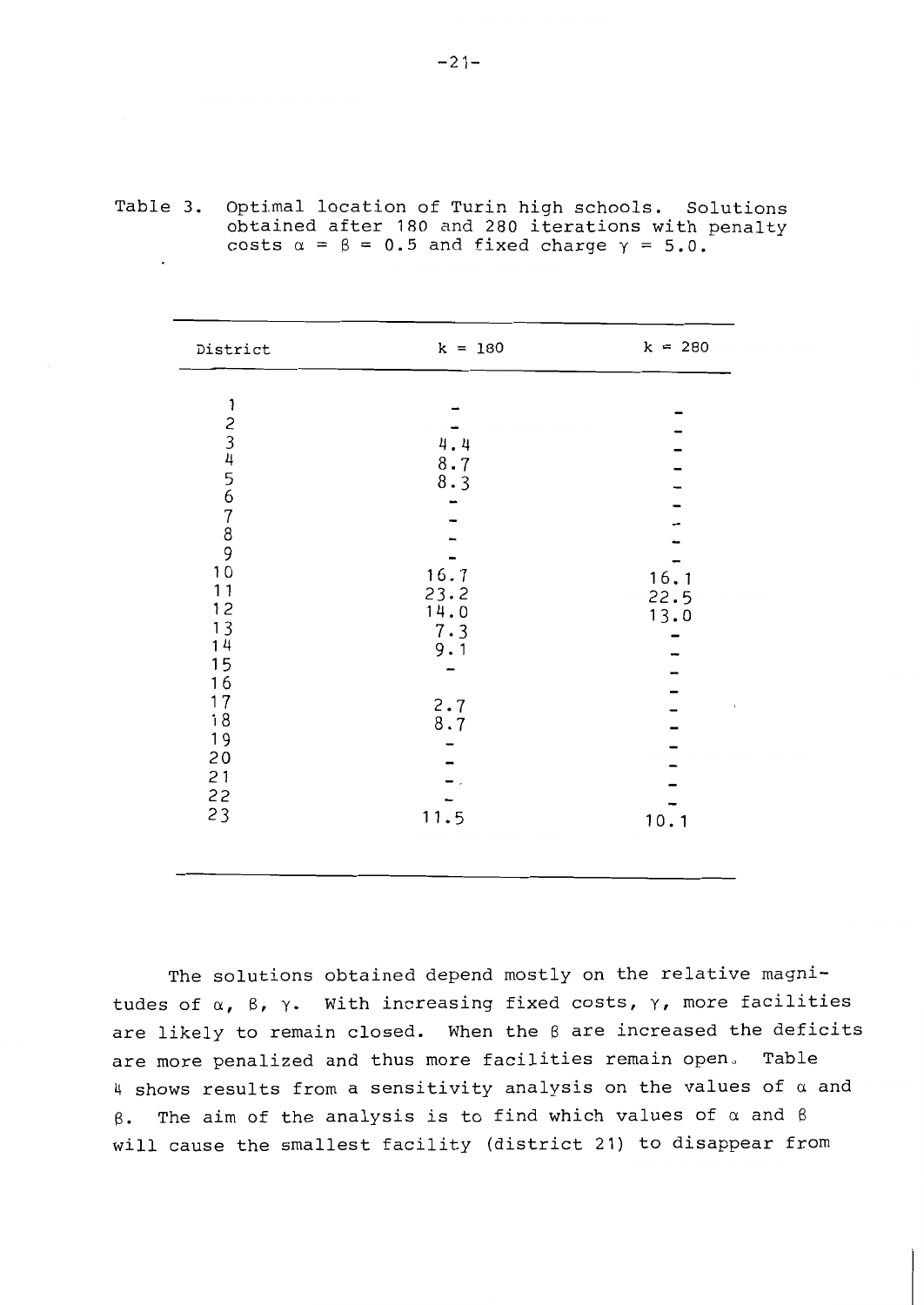Table 4. Optimal location of Turin high schools. Results of a sensitivity analysis for changing values of penalty costs a and  $\beta$ . The fixed charge is fixed and equal to  $\gamma = 5.0$ .

| District                                                                                          | $\begin{matrix} \alpha \\ \beta \end{matrix}$ = 1.0                                                                                                                   | $\frac{\alpha}{\beta}$ }<br>$= 1.5$                                                                                                                                     | $\binom{\alpha}{\beta} = 1.75$                                                                                                                                           | $\frac{\alpha}{\beta}$<br>$= 2.0$                                                                                                                                              |
|---------------------------------------------------------------------------------------------------|-----------------------------------------------------------------------------------------------------------------------------------------------------------------------|-------------------------------------------------------------------------------------------------------------------------------------------------------------------------|--------------------------------------------------------------------------------------------------------------------------------------------------------------------------|--------------------------------------------------------------------------------------------------------------------------------------------------------------------------------|
| 1<br>23456789<br>10<br>11<br>12<br>13<br>14<br>15<br>16<br>17<br>18<br>19<br>20<br>21<br>22<br>23 | 9.2<br>9.8<br>16.0<br>16.4<br>14.0<br>11.1<br>8.1<br>8.3<br>10.0<br>17.0<br>24.7<br>18.0<br>13.8<br>13.8<br>12.4<br>11.6<br>11.7<br>13.9<br>8.4<br>7.0<br>6.4<br>14.7 | 11.2<br>11.0<br>16.5<br>17.1<br>15.0<br>12.0<br>9.3<br>9.0<br>11.9<br>18.3<br>24.9<br>18.1<br>14.3<br>14.0<br>13.0<br>12.0<br>12.0<br>14.1<br>8.8<br>8.7<br>8.0<br>15.1 | 11.4<br>11.4<br>17.1<br>17.5<br>15.1<br>12.0<br>10.0<br>9.0<br>11.9<br>18.5<br>24.9<br>18.5<br>14.4<br>14.0<br>13.0<br>12.3<br>12.0<br>14.6<br>9.0<br>9.0<br>8.1<br>15.7 | 12.9<br>11.4<br>17.7<br>17.3<br>15.2<br>12.1<br>9.7<br>9.0<br>12.0<br>18.7<br>24.9<br>19.0<br>14.5<br>14.0<br>13.0<br>12.4<br>12.0<br>14.9<br>9.0<br>9.2<br>5.0<br>9.0<br>15.8 |
|                                                                                                   |                                                                                                                                                                       |                                                                                                                                                                         |                                                                                                                                                                          |                                                                                                                                                                                |

 $\Delta$ 

 $\Delta$ 

 $\sim$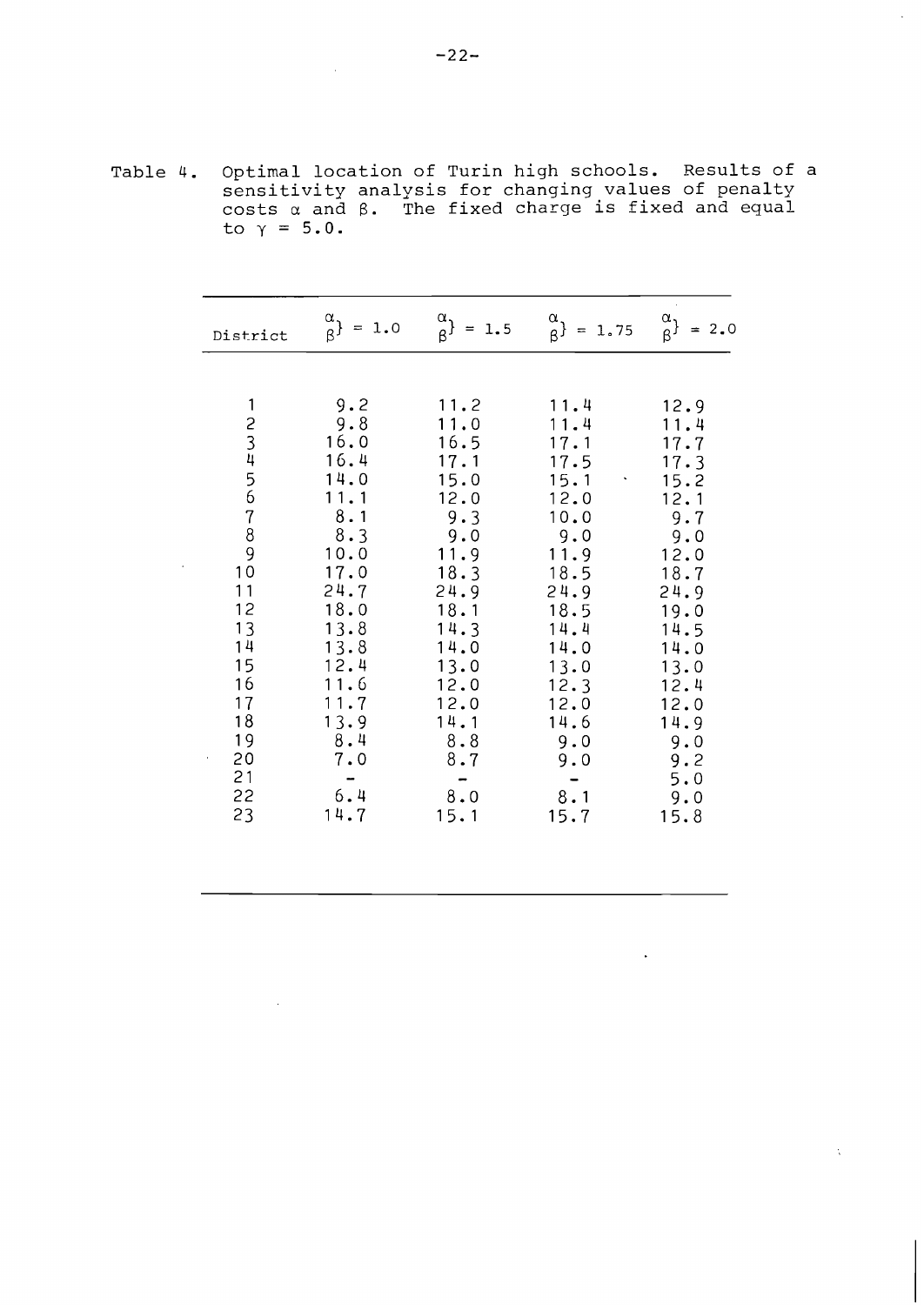the solution. This will happen almost certainly when  $\beta$  is less than 1.5. However, for a large range of values of  $x_{21}$ , between zero and five, the objective function remains almost constant. Hence, with these parameter values, opening or closinq that facility does not have great influence on the value of the objective function. Table 5 shows the results of a sensitivity analysis on the fixed charge  $\gamma$ . The aim of this analysis is to find the least value of  $\gamma$  leading to a solution with a single facility open.

Table 5. Optimal location of Turin high schools. Results of a sensitivity analysis for changing values of fixed change  $\gamma$ . The penalty costs are fixed and equal to  $\alpha = \beta = 1.5$ .

| District                                                                                                       | $\gamma = 10.0 \quad \gamma = 15.0 \quad \gamma = 20.0$                                                            |                                             |      |
|----------------------------------------------------------------------------------------------------------------|--------------------------------------------------------------------------------------------------------------------|---------------------------------------------|------|
| $\mathbf{1}$<br>23456789<br>10<br>11<br>12<br>13<br>14<br>15<br>16<br>$17$<br>18<br>19<br>20<br>21<br>22<br>23 | 13.9<br>14.7<br>12.5<br>9.9<br>8.7<br>16.2<br>24.5<br>18.6<br>14.3<br>13.9<br>11.8<br>11.8<br>11.5<br>13.1<br>14.1 | 12.3<br>14.4<br>23.7<br>16.0<br>11.2<br>5.7 | 19.1 |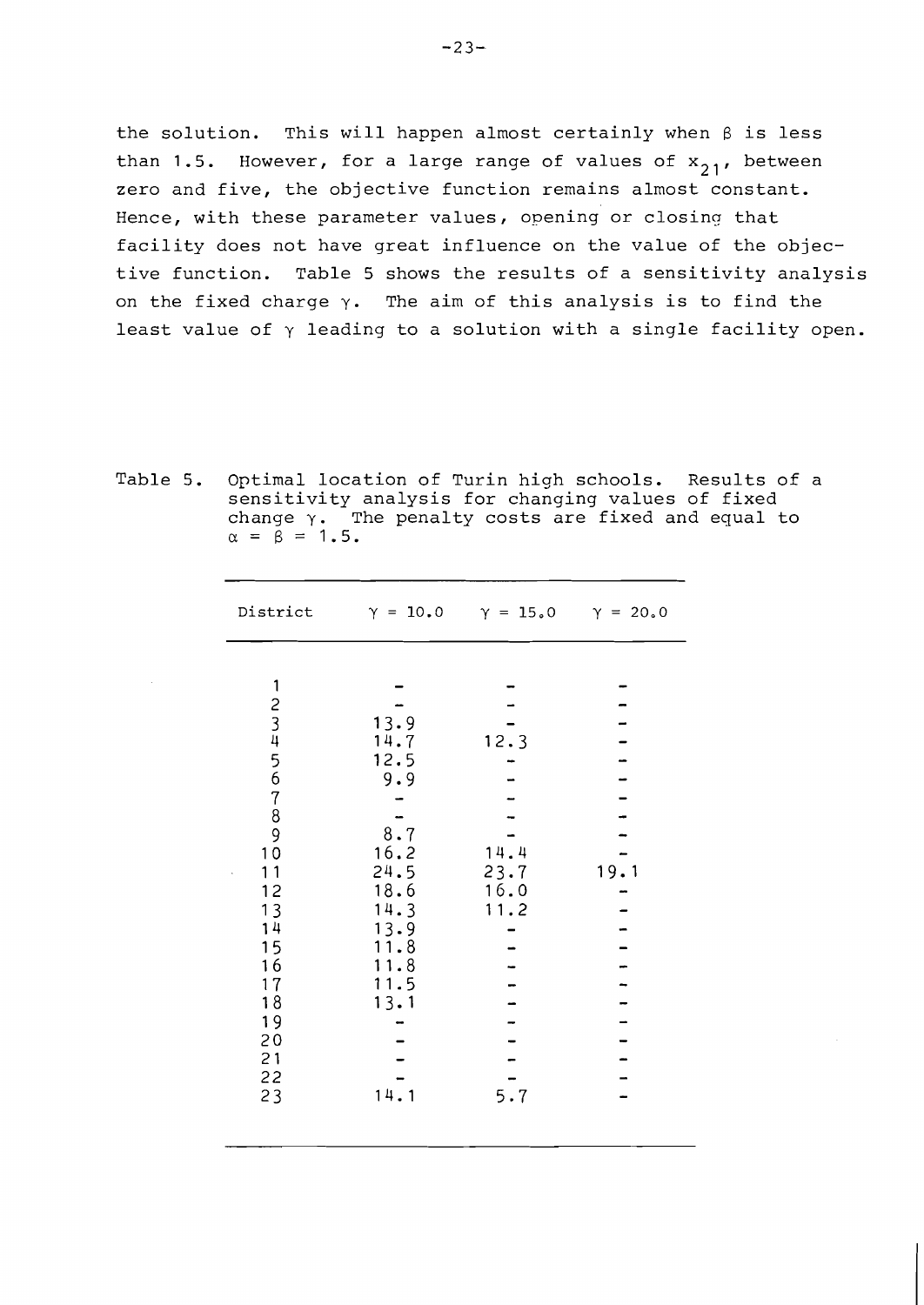A few comments are appropriate here on the comparison between the deterministic solutions, as determined in Erlenkotter and Leonardi (forthcoming) or Leonardi and Bertuglia (1981), and the solutions obtained with the stochastic quasi-gradient method. Some general tendencies are shared in common among all solutions, such as the low ranking of district 21 and the high ranking of district 11. The general clusters of open locations show also some similarity. A cluster of central districts (between 1-6), one of first-ring districts (between 9-18) and a few peripheral districts (usually district 23 only) appear in deterministic solutions as well. However, when one looks at the detailed composition of these clusters, no two of them are the same. Sometimes very striking differences are found, such as the closing or opening of district 1 (the downtown district), which would be difficult to justify to a public authority. The main cause for such lack of robustness of stochastic methods is the existence of many local minima and many near optimal solutions, with values of the objective function lying within a very narrow range. Of course a deterministic algorithm of an ennumerative nature can still detect small differences, even though it may take a long time. In a stochastic formulation, random fluctuations might well be of the same order of magnitude of the range of the objective function values. This seems to be the case in our examples.

#### 7. CONCLUDING REMARKS

The purpose of this study has been to consider the stochastic quasi-gradient method for solving a resource allocation problem. The main advantages of the method are undoubtedly its computational simplicity and the small amount of information required - explicit probability distributions are not needed, random observations from a Monte Carlo simulation process will do.

The computational procedure for the basic recursion equation can be written by using only a few program statements and the storage requirements of the method are minimal. The generation of the random observations, however, may be time-consuming and hence

 $-24-$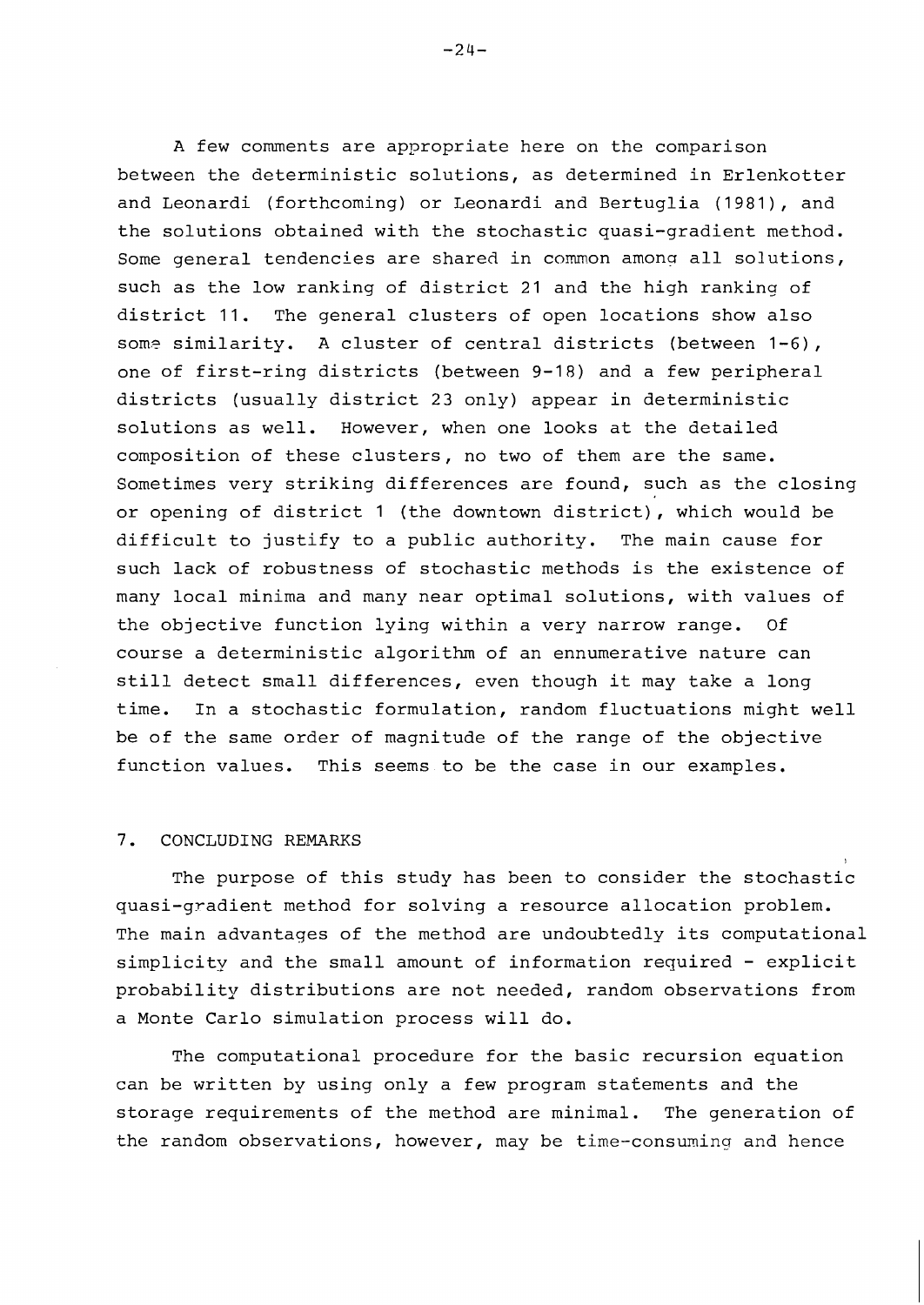the need for an optimized algorithm exists. The standard stepsize control is based on the interactive use of the computer and normally guarantees that the solution is found after a moderate number of iterations. In this paper some methods are presented that do not necessarily require continuous control from the person who calculates and that often reduce the computation time.

Tests are also made for a case where the objective function is non-convex. In the deterministic formulation, problems of this type lead to integer programming methods that are often slow, unless for some special assumptions (like linearity) concerning the objective function and constraints. Here the solution is based on the same iteration algorithm as in the convex case. The existence of several local minima may cause some difficulties with the control of the iteration process, but the experience shows that with regard to its simplicity and speed the method can be efficiently applied to obtain good estimates for the solutions of these difficult problems.

The practical results for the problem of determining the size of school facilities in Turin were generally seen to be in agreement with the solutions derived by other means although differences in details are found. It is true that, given the special probability structure of equation (18), some simple deterministic algorithms are available (Erlenkotter and Leonardi, forthcoming), However, these algorithms do not apply to more general cases, where the stochastic procedure might be advantageous.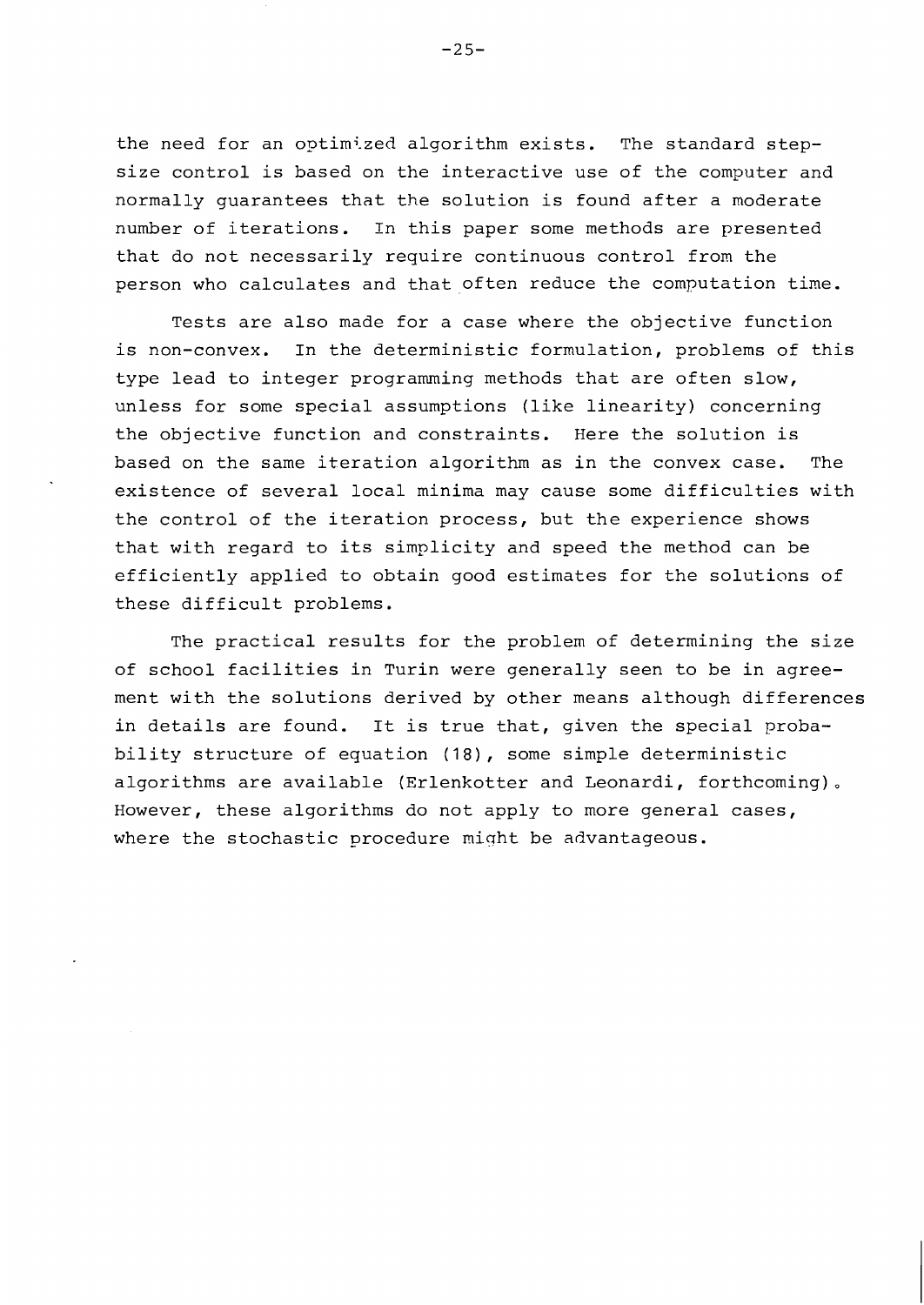#### APPENDIX A

#### THE USE OF COMPUTER CODE SQG

For practical computations a FORTRAN program SQG was designed and implemented on a PDP 11/70 computer. The code has been meant for interactive use, but for some parts of the input a few files must he prepared in advance. This appendix describes the program to the extent necessary for its use.

#### INPUT

The input that is required for a successful computation with SQG consists of:

- a. the problem specification<br>b. the control of the iterati
- the control of the iteration process

# Problem Specification

I

Prior to the execution of SQG three input files must be specified. These are referred to with the following device numbers :

- 2 the numbers of the customers (the first rows with format 1 Oi5)
	- the upper capacity bounds (the last rows with format 10i5)
- 3 the initial approximation (10i5)
- 4 the coefficients  $c_{i,j}$  of the exponentials, see equation (18) (23f3.0)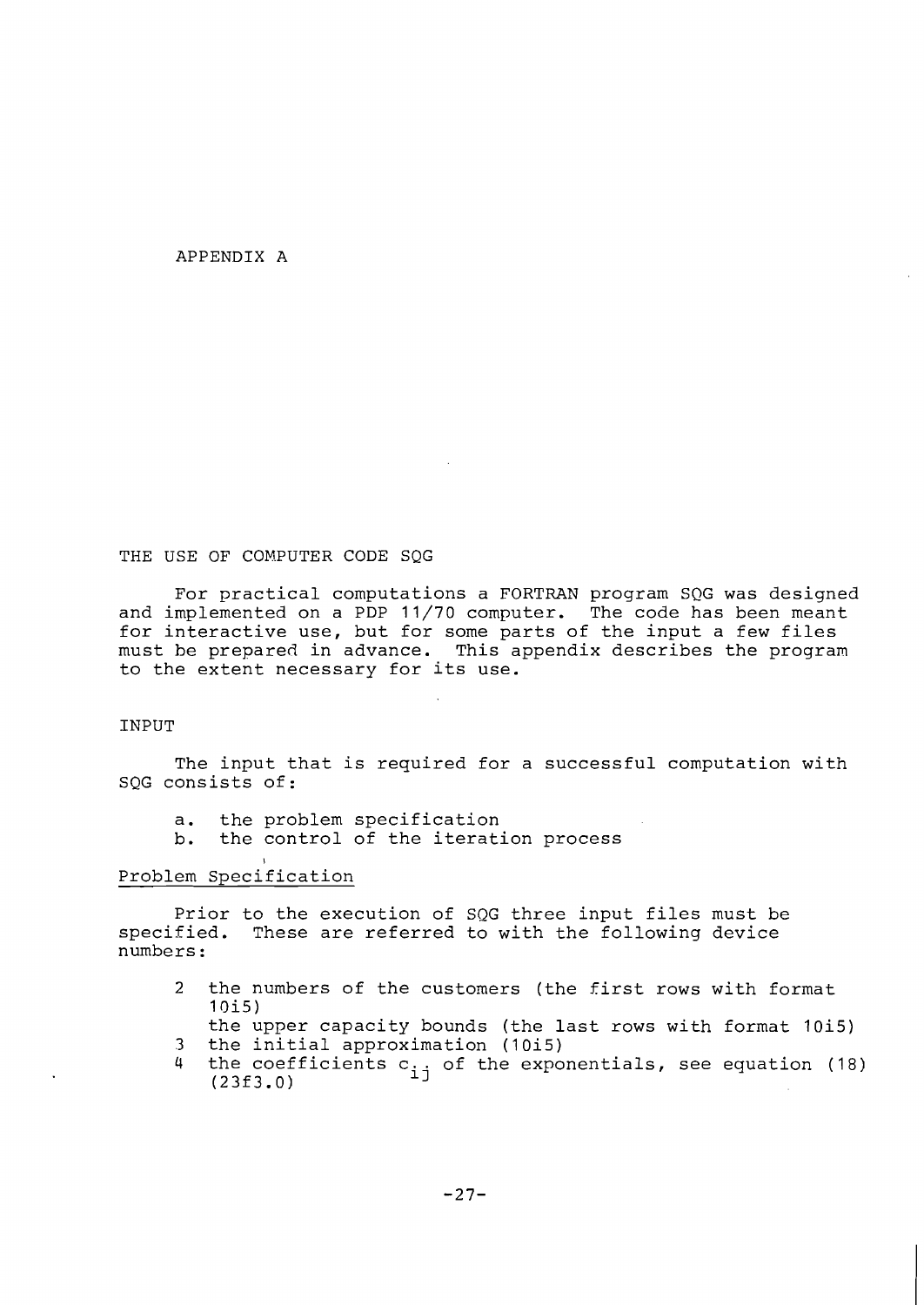The program asks for the rest of the input via the terminal.

- INPUT alfa beta gamma c (4f6.2)

Control of the Iteration Process

 $-$  NORMAL = 0 AVERAGE = N  $(i1)$ 

Every iteration batch can start from the previous estimate for the solution. If desired, the program can also utilize the average of the last NB/N estimates, where NB is the number of iterations in one batch. Therefore, type '0' for normal batch startup, N, where N is an integer, if average is desired.

 $-$  **DRAW** ONLY = 2 ? (i1)

The program plots the objective function values  $(E_k \text{ or } G_k)$ on the terminal screen (rotated 90"). The objective function values as well as the random function values will also be printed unless '2' is typed at this point.

STEP SIZE CONTROL ? (i1)

The step multiplier can be controlled in the three ways presented earlier in this report. Type

'1' for manual control (default)<br>'2' for simulated manual control '2' for simulated manual control<br>'3' for the rate-of-decrease base for the rate-of-decrease based control

If '1' is Typed

INPUT rho nb  $m$   $(f6.4, 2i3)$ 

where

rho =  $\circ$ nb number of the iterations in one batch (default 10) m see equation (24)

(If no fixed cost is included, m can be disregarded.)

After NB iterations the following question is asked:

- WHAT NEXT rho xx.xx change xx.xx obj xx.xx

where 'change' is the sum  $\Sigma$ <sub>i</sub>  $|x$ <sup>1</sup> -  $x$ <sup>1</sup><sub>1</sub> ;  $x$ <sup>1</sup><sub>1</sub> and  $x$ <sub>1</sub> are the values of the j<sup>th</sup> component of the result estimate in the beginning of the batch and at the end of the batch, respectively. The current value for the objective function is 'obj'. Type an integer as

What remains to define the problem is the values of the coeffi-<br>cients  $\alpha$ ,  $\beta$ ,  $\gamma$ , and c. These are required as These are required as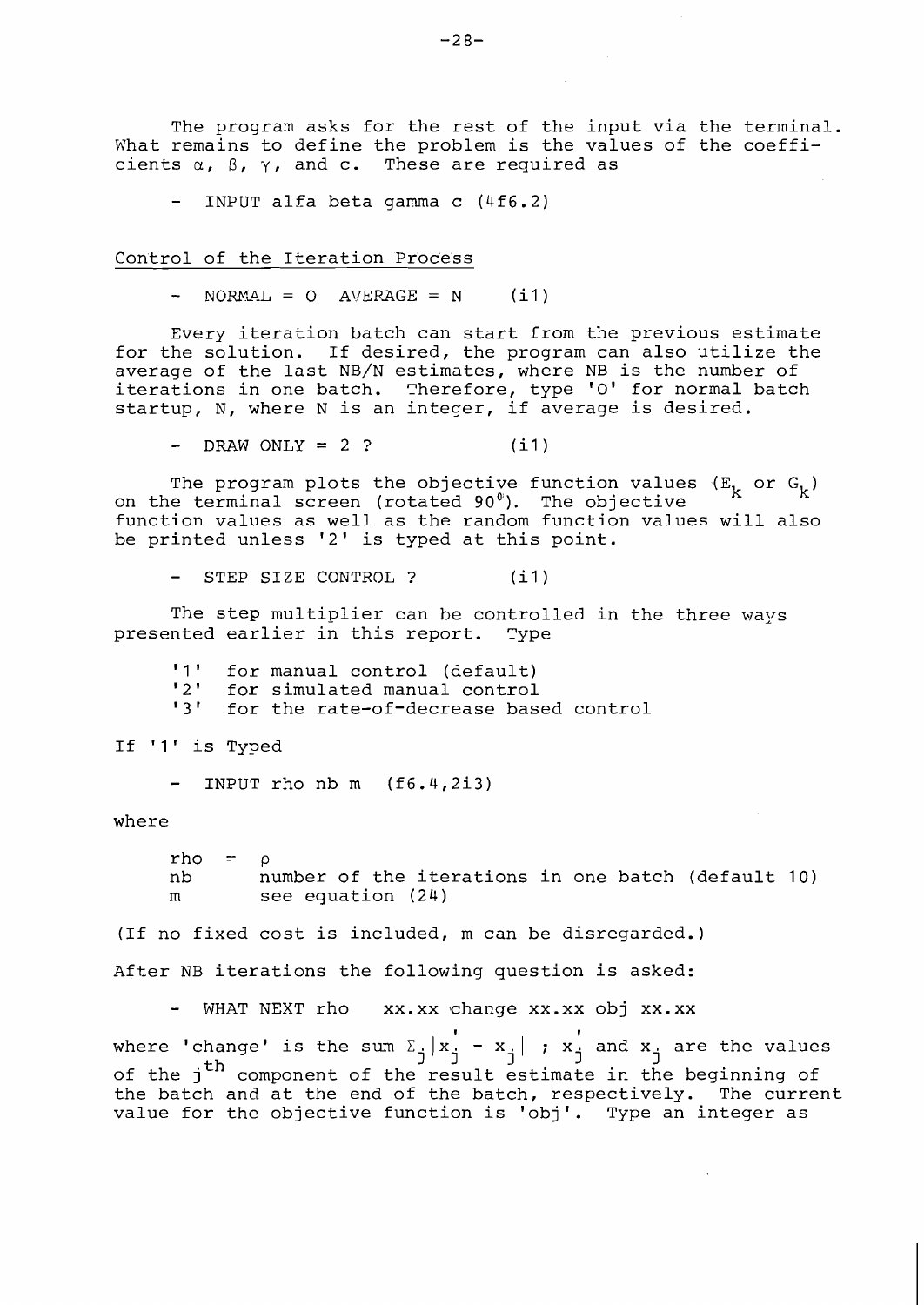follows:

negative step iterations zero continue without adjustment of positive continue after adjustment of

In the last case the next value for  $\rho$  will be questioned.

If '2' is Typed

- INPUT rho nb dif1 dif2 m  $(f6.4, i3, 2f5.2, i3)$ 

where

| rho<br>nb<br>dif1 | $=$ 0 |                        | the number of iterations in one batch (default 10) |  |  |  |
|-------------------|-------|------------------------|----------------------------------------------------|--|--|--|
| $\texttt{diff2}$  |       | see equations (15a, b) |                                                    |  |  |  |
| m                 |       | see equation $(24)$    |                                                    |  |  |  |

if '3' is typed

- INPUT rho nb dif1 red m (f6.4,i3,2f5.2,i3)

where

| $rho = o$ |                                                |
|-----------|------------------------------------------------|
| nb.       | number of iterations in one batch (default 10) |
| dif1      | see equation (17a)                             |
| red       | reduction coefficient r                        |
| m         | see equation (24)                              |

In the last two cases the only question asked after this is

- TERMINAL CONDITION ?

The iteration will be terminated as soon as the condition  $p \sim 10^{-\text{IER}}$  holds, IER is given here as an answer (default 5).

#### OUTPUT

The output consists of two parts

- 1. the information that is necessary for the control of the iteration
- 2. the results

1. The objective function values  $(E_k$  or  $G_k$ ) are plotted batchwise on the screen as a function of the number of iterations performed. The axes, however, have been rotated 90° clockwise. After every batch of NB iterations the objective function value is also printed together with information on the change of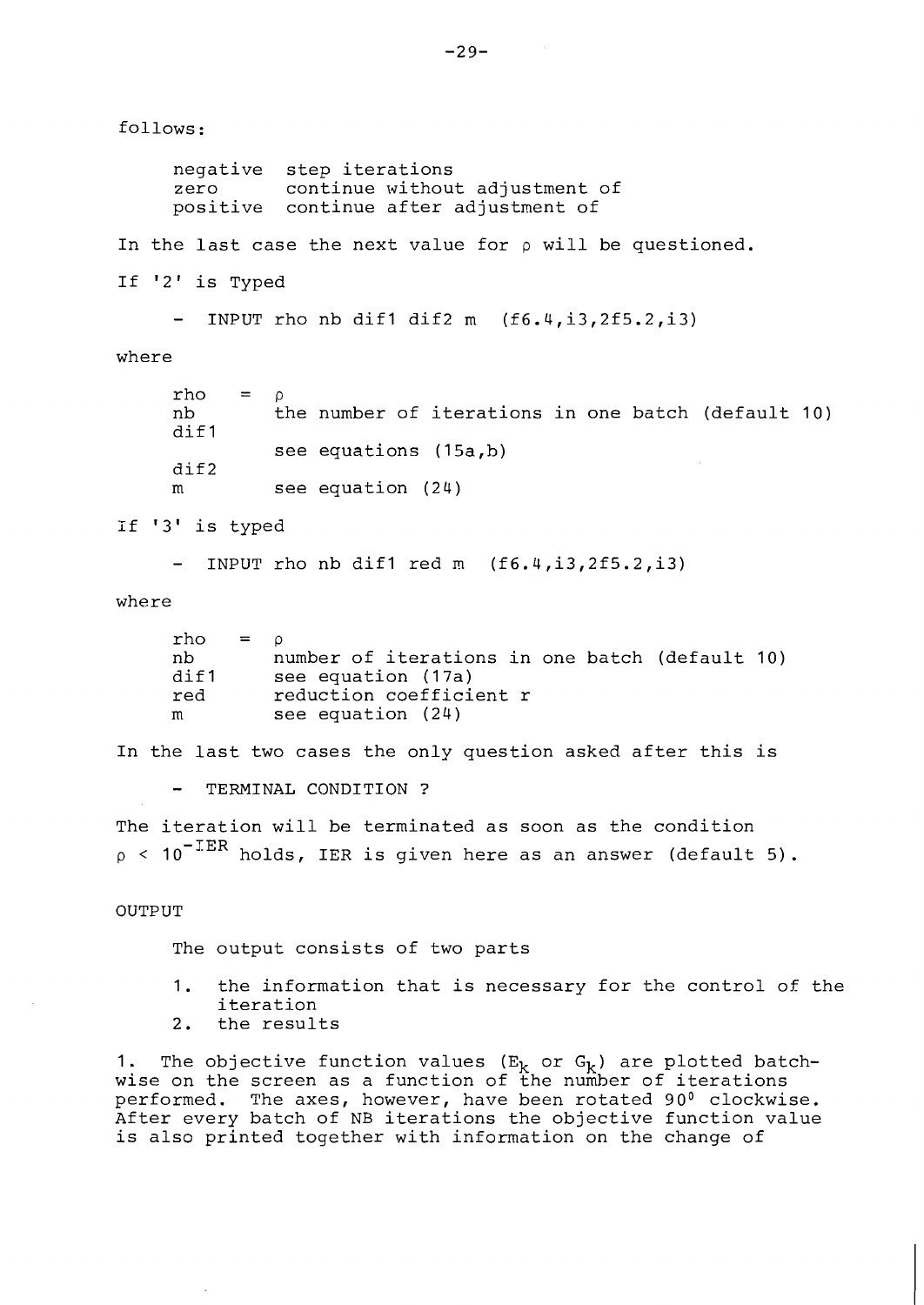the result estimates during the iteration batch.

2. The current estimate for the solution as well as for the objective function is printed for every batch of NB iteration in the file specified with device number 9. If all objective function values (and the random function values) are desired, '2' should he answered to the appropriate question.

Note: The program is currently dimensioned for a demand vector of 23 locations. For other problem dimensions, change the first executable statement ( $nd = 23$ ) and the dimensions of the tables in DIMENSION statements.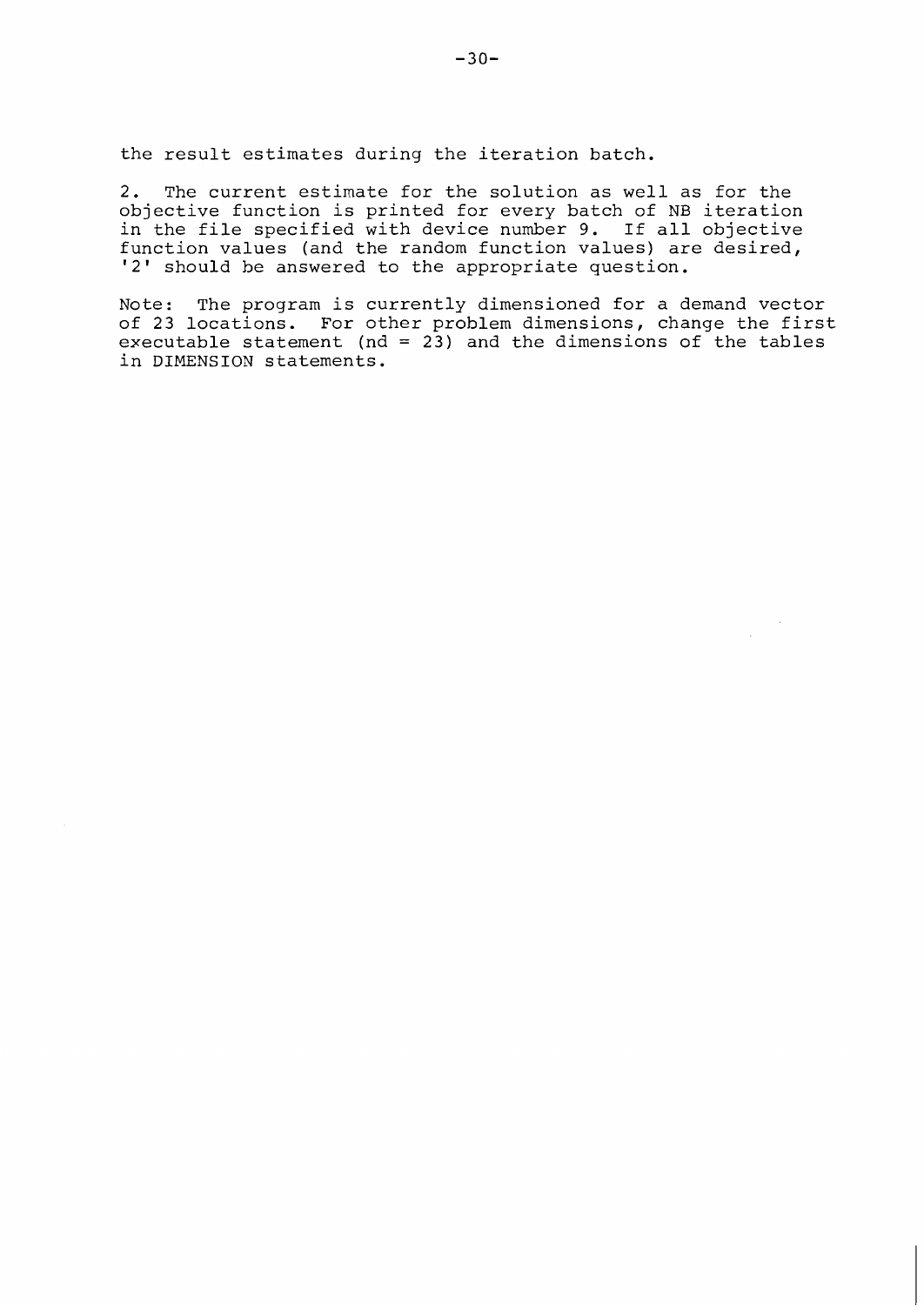APPENDIX B

THE COEFFICIENTS C<sub>ij</sub> FOR PROBABILITIES P<sub>ij</sub>

 $\frac{2}{3}$ 

 $\tilde{\Omega}$ 

.<br>د

 $\overline{c}$ 

 $\overline{2}$ 

 $\infty$ 

 $17$ 

 $\mathbf 0$ 

5

 $1<sup>4</sup>$ 

 $\sim$ 

 $\overline{\mathbf{c}}$ 

 $\overline{1}$ 

 $\circ$ 

 $\sigma$ 

 $\infty$ 

 $\overline{ }$ 

 $\circ$ 

5

 $\Rightarrow$ 

 $\sim$ 

 $\sim$ 

Ļ

maayama ma coccomado mado maga m

21 - 22 20 mm mm - - 2 mw - 4 mw - 5 0 mw - 5 0 mw - 5 0 mw - 5 0 mw - 5 0 mw - 5 0 mw - 5 0 mw - 5 0 mw - 5 0 m

ちらちょうちょうらちゅうしゅってていちてる ちらりの117697284374081748544

MWWI WWL NIII NII MWWL WA NII

343443335555544331 375528040044783725476755510

naar-oraraannaminaa rraam<br>-aan-oraraannaminaa rraam

24 344 33355454422 13374581102343127382985854 392

MINWWWWIINWIWNT WNIINWW

FUALLAMOOFFATA MOORALAMOORAT<br>LAMOOFFATA MOORALAMOO

22112339999580346744083821

322231131 2311 19298707801322202955 20331 182981079

21123333 1233444535461298810517551211681886310

NNN WWWN 11140111110100101

りとり - ころをるとり - ころせいていちーてとるーるとうりつしょう - ころろろうちょう こうせいけんしょう

221 23322111233414022

1115 1222200112212212212222

 $\begin{array}{l} \mathrel{\mathop:}= \quad \mathrel{\mathop:}= \quad \mathrel{\mathop:}= \quad \mathrel{\mathop:}= \quad \mathrel{\mathop:}= \quad \mathrel{\mathop:}= \quad \mathrel{\mathop:}= \quad \mathrel{\mathop:}= \quad \mathrel{\mathop:}= \quad \mathrel{\mathop:}= \quad \mathrel{\mathop:}= \quad \mathrel{\mathop:}= \quad \mathrel{\mathop:}= \quad \mathrel{\mathop:}= \quad \mathrel{\mathop:}= \quad \mathrel{\mathop:}= \quad \mathrel{\mathop:}= \quad \mathrel{\mathop:}= \quad \mathrel{\mathop:}= \quad \mathrel{\mathop:}= \quad \mathrel{\mathop:}= \quad \mathrel$ 

548 ひりりもらえて80274821452530

<u>- 2345678900234507890123</u>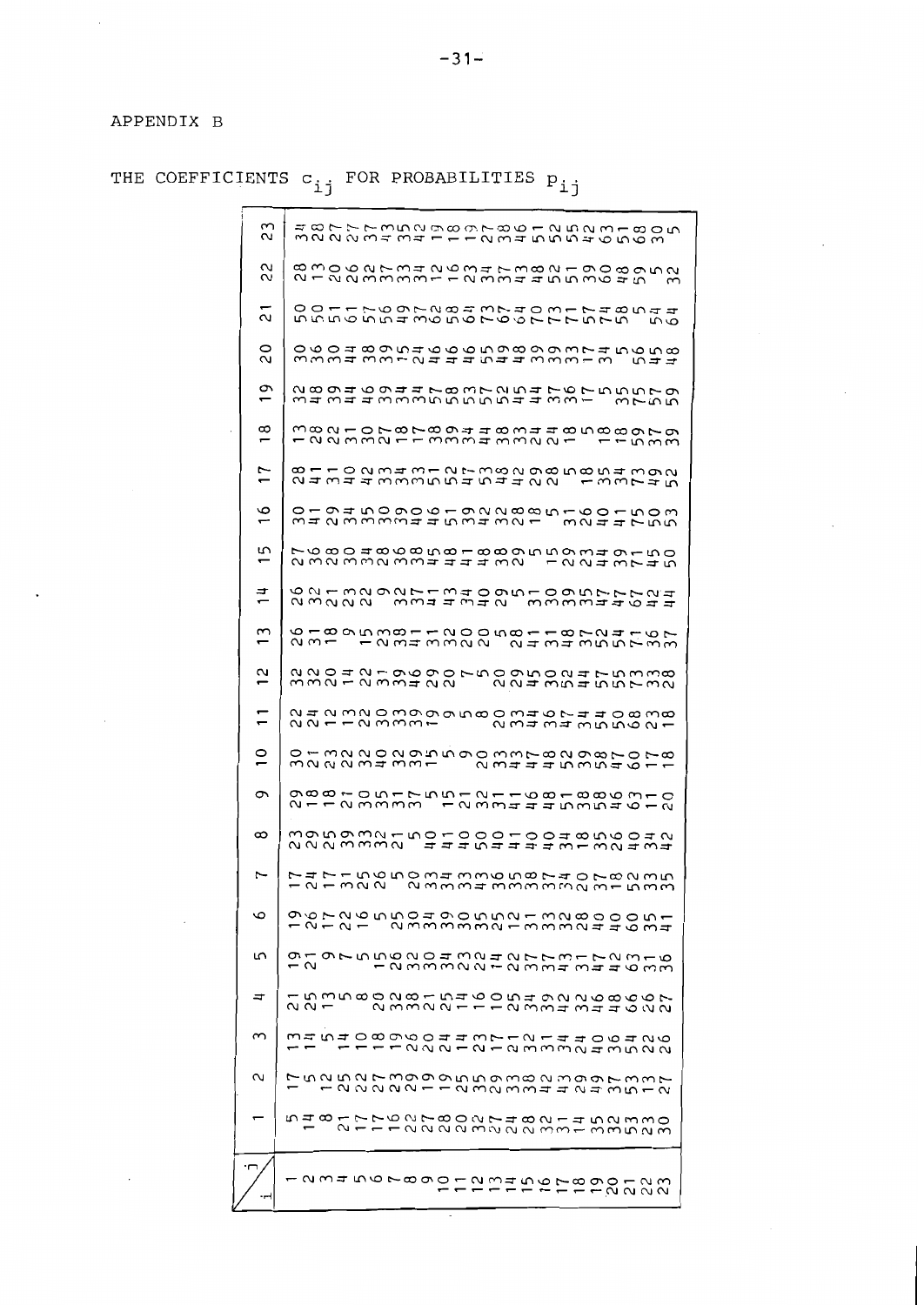REFERENCES

Bertuglia, C.S., and G. Leonardi (1979) Dynamic models for spatial interaction. *Sistemi Urband* 1(2):3-25.

- Erlenkotter, D., and G. Leonardi, *Algorithms for Spatial Interaction-Based Facility Location Models.* WP-81-00. Laxenburg, Austria: International Institute for Applied Systems Analysis. (forthcoming)
- Ermoliev, Y.M. (1976) *Methods of Stochastic ~rogramming.* Moscow: Nauka. (in Russian)
- Ermoliev, Y.M. (1978) *Methods of Nondifferentiable and Stochastic Optimization and their Applications.* WP-78-62. Laxenburg, Austria: International Institute for Applied Systems Analysis. '
- Ermoliev, Y.M., and G. Leonardi (1980) *Some Proposals for Stocahstic Facility Location Models.* WP-80-176. Laxenburg, Austria: International Institute for Applied Systems Analysis.
- Ermoliev, Y.M., and G. Leonardi, *Some Proposals for Stochastic Facility Location Models.* WP-81-00. Laxenburg, Austria: International Institute for Applied Systems Analysis. (forthcoming)
- Ermoliev, Y.M., and E. Nurminski (1980) Stochastic quasi-gradient algorithms for minimax problems in stochastic programming. In: *Stochastic Programming,* edited by M.A.H. Dempster. London: Academic Press.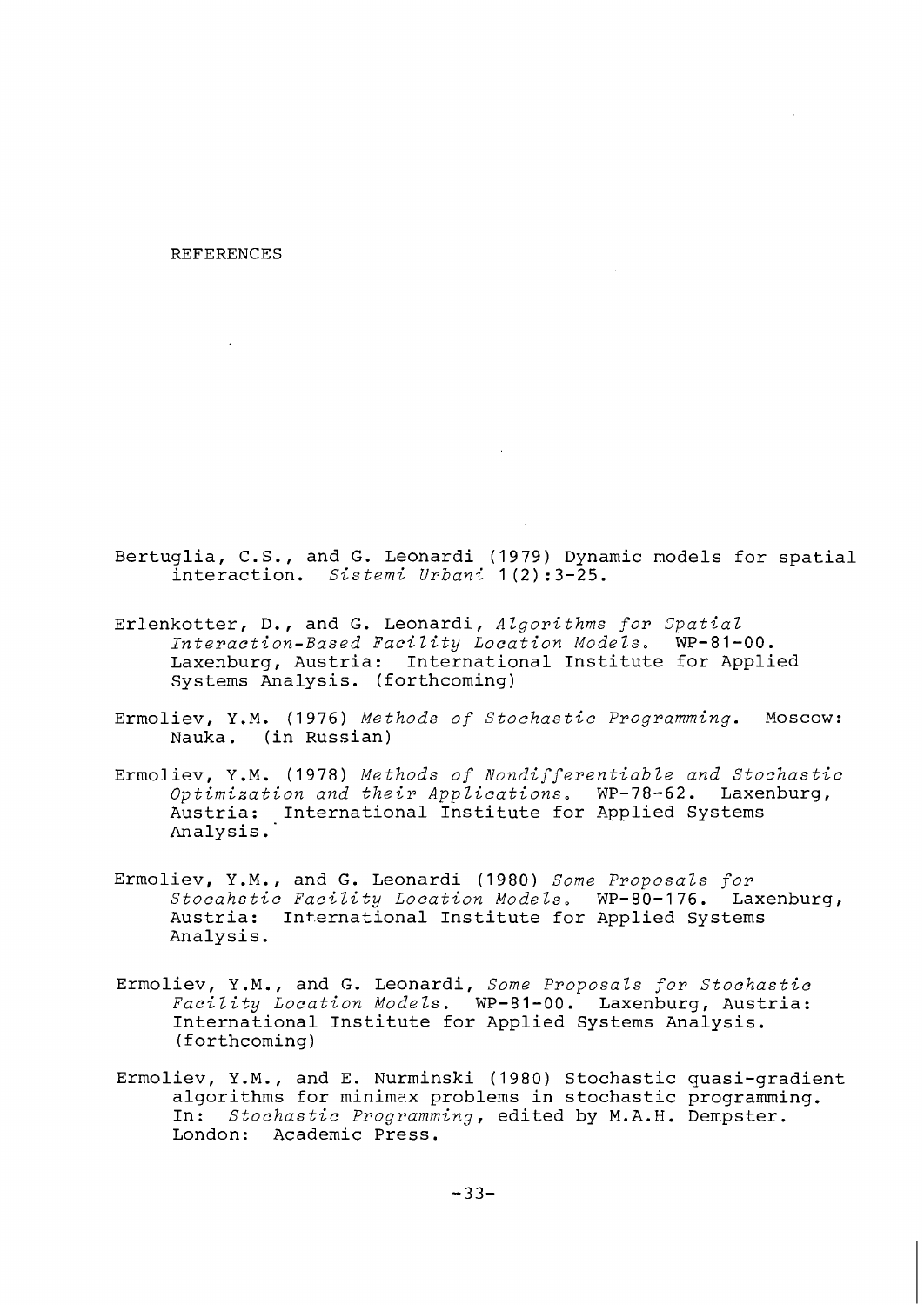- Leonardi, G. (1980a) *A Unifying Framework for public Facility*  Location Problems. WP-80-79. Laxenburg, Austria: International Institute for Applied Systems Analysis.
- Leonardi, G. (1980b) *A Multiactivity Location Model with Accessibility and Congestion-Sensitive Demand.* WP-80-124. Laxenburg, Austria: International Institute for Applied Systems Analysis.
- Leonardi, G., and C.S. Bertugl-ia (1981) *Optimal High School Location First Results for Turin, Italy,* WP-81-5. Laxenburg, Austria: International Institute for Applied Systems Analysis.
- McFadden, D. (1973) Conditional logit analysis of qualitative choice behavior. In: *Frontiers in Econometrics,* edited by P. Zarembka. New York: Academic Press.
- McFadden, D. (1974) The measurement of urban travel demand. *Journal of Public Economics* 3: 303-328.